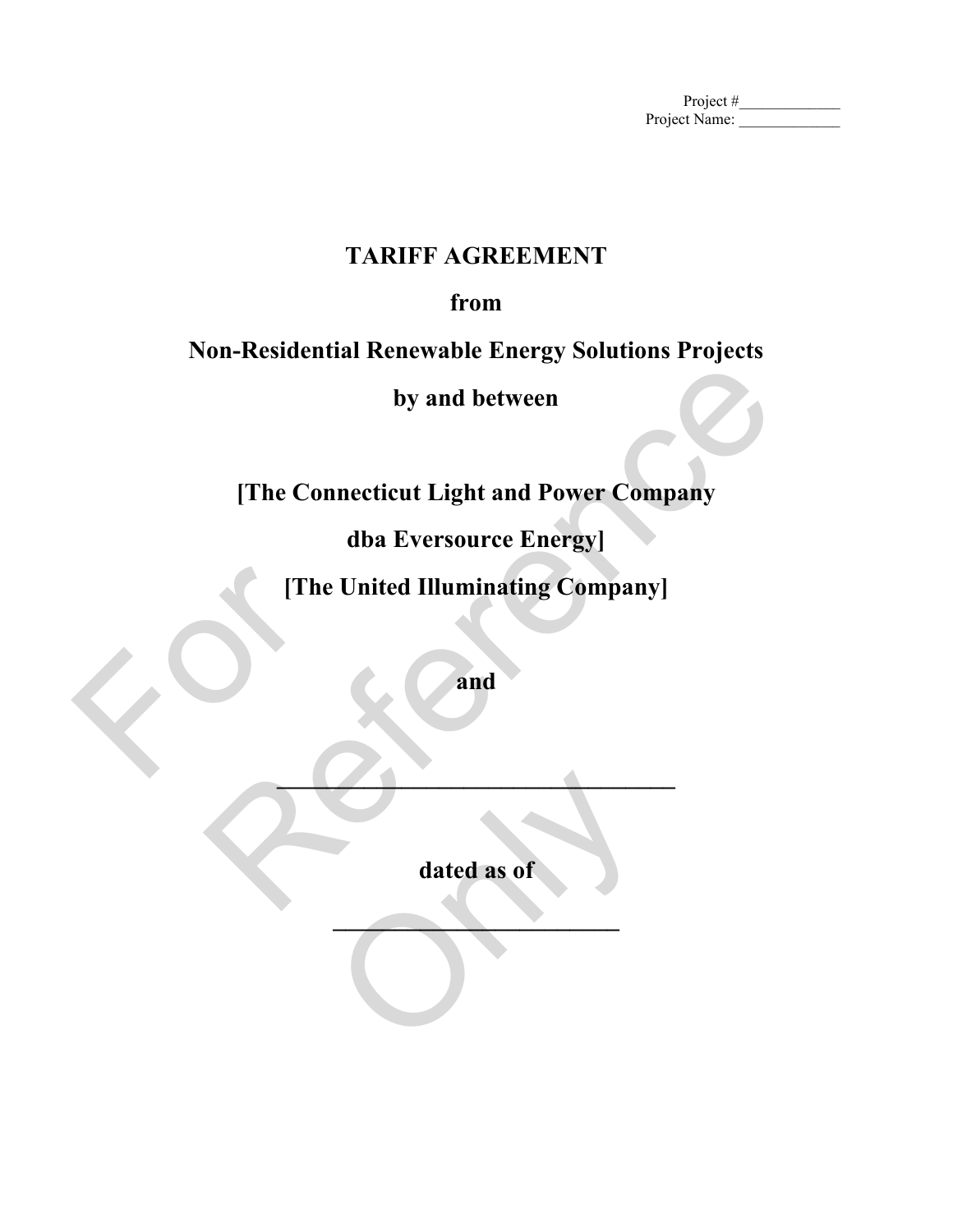| Project $#$   |  |
|---------------|--|
| Project Name: |  |

# **Table of Contents**

| ATTACHMENT 1 NON-RESIDENTIAL RENEWABLE ENERGY SOLUTIONS TARIFF             |  |
|----------------------------------------------------------------------------|--|
|                                                                            |  |
|                                                                            |  |
|                                                                            |  |
|                                                                            |  |
|                                                                            |  |
|                                                                            |  |
|                                                                            |  |
|                                                                            |  |
|                                                                            |  |
|                                                                            |  |
|                                                                            |  |
| Change to Customer of Record; Designation of Tariff Payment Beneficiaries; |  |
|                                                                            |  |
|                                                                            |  |
|                                                                            |  |
|                                                                            |  |
|                                                                            |  |
|                                                                            |  |
|                                                                            |  |
|                                                                            |  |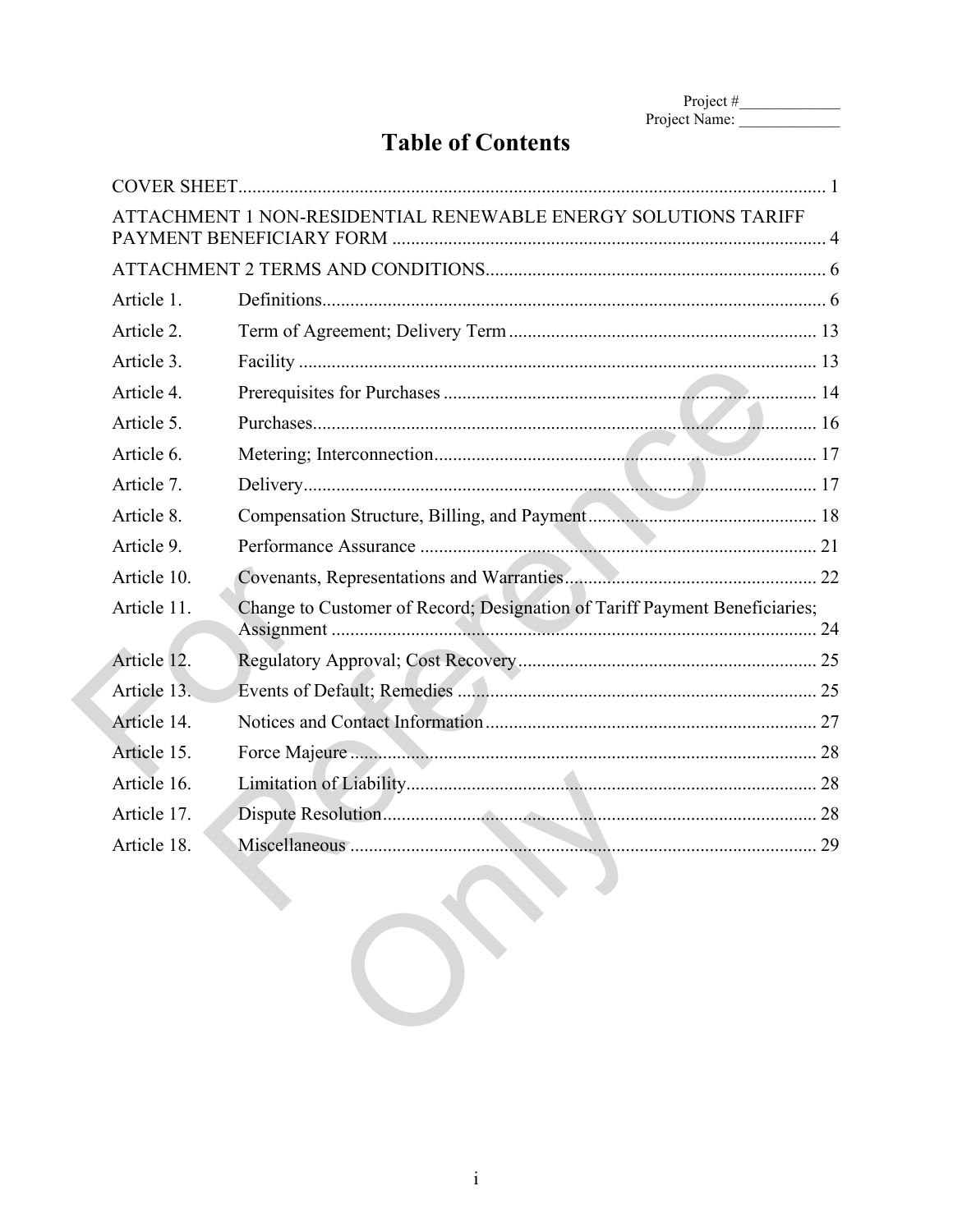Project #

Project Name: **NON-RESIDENTIAL RENEWABLE ENERGY SOLUTIONS PROGRAM**

**TARIFF AGREEMENT**

# **COVER SHEET**

This Agreement is entered into as of the following date: [\_\_\_\_\_\_\_\_\_\_\_\_\_\_\_\_] (the "Effective Date"). This Tariff Agreement incorporates by reference for all purposes the Non-Residential Renewable Energy Solutions Tariff and all attachments and appendices thereto, including the Tariff Payment Beneficiary Form (as applicable) and the Terms and Conditions (collectively, the "Agreement"). The Parties to this Agreement are the following:

| <b>CUSTOMER</b>                                                                                |                                 | <b>EDC</b>                                                                                                                       |
|------------------------------------------------------------------------------------------------|---------------------------------|----------------------------------------------------------------------------------------------------------------------------------|
|                                                                                                | Party Name                      | [The Connecticut Light and Power Company dba<br>Eversource Energy ("Eversource")] or [The United<br>Illuminating Company ("UI")] |
|                                                                                                | <b>Address</b>                  | [107 Selden Street] or [180 Marsh Hill Road]<br>[Berlin, CT 06037] [Orange, CT 06477]                                            |
|                                                                                                | <b>Business Website</b>         | [www.eversource.com] or [www.uinet.com]                                                                                          |
| □ US Federal                                                                                   | Tax ID Numbers                  | US Federal                                                                                                                       |
|                                                                                                | Jurisdiction of<br>Organization | Connecticut                                                                                                                      |
| Corporation<br>Limited Partnership<br>LLP.<br><b>LLC</b><br>Partnership<br>Individual<br>Other | Company Type                    | $\boxtimes$ Corporation<br>Limited Partnership<br><b>LLP</b><br><b>LLC</b><br>Partnership<br>Individual<br>Other                 |
|                                                                                                |                                 |                                                                                                                                  |
|                                                                                                | <b>CONTACT INFORMATION</b>      |                                                                                                                                  |
| <b>CUSTOMER</b>                                                                                |                                 | EDC                                                                                                                              |
| <b>ADDRESS</b><br><b>ATTN</b>                                                                  | General                         | <b>ADDRESS</b><br><b>ATTN</b>                                                                                                    |

| <b>CUSTOMER</b>                                              | <b>CONTACT INFORMATION</b>                 | <b>EDC</b>                                                             |
|--------------------------------------------------------------|--------------------------------------------|------------------------------------------------------------------------|
| <b>ADDRESS</b><br><b>ATTN</b><br>TEL#: FAX#:<br>EMAIL        | General<br>(day to day/<br>administrative) | <b>ADDRESS</b><br><b>ATTN</b><br>TEL#: FAX#:<br>$\boxed{\text{EMAIL}}$ |
| <b>ADDRESS</b><br><b>ATTN</b>                                | Legal Notices                              | ADDRESS<br><b>ATTN</b>                                                 |
| <b>ADDRESS</b><br><b>ATTN</b><br>TEL#: FAX#:<br><b>EMAIL</b> | Performance<br>Assurance                   | <b>ADDRESS</b><br><b>ATTN</b><br>TEL#: FAX#:<br><b>EMAIL</b>           |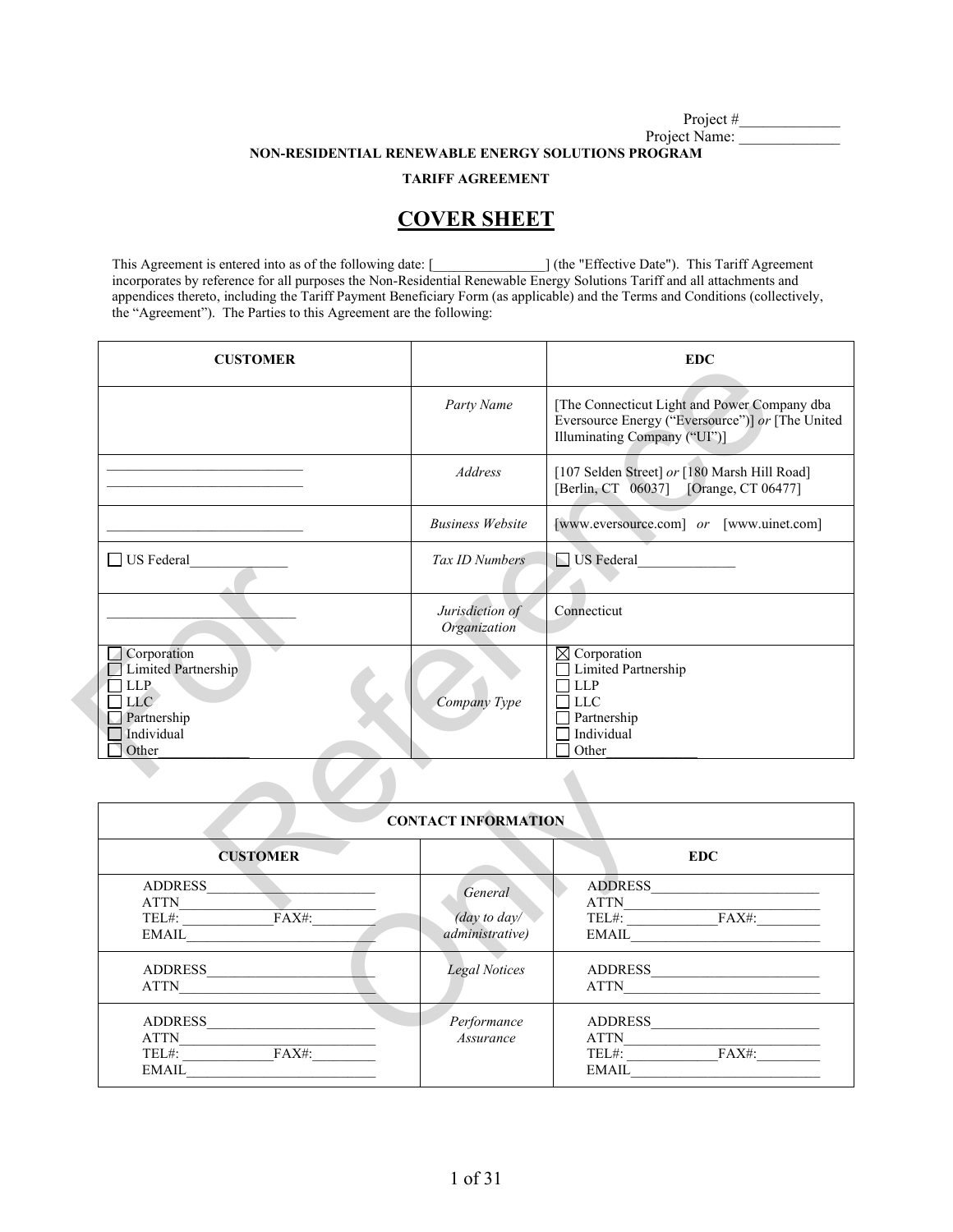Project #

|                                                                                                                                                                                                   |                                                                                                      |                                                    | Project Name:                                                                                                                                                                                                                                                                                                                                                                                                                                                                                                                                                        |
|---------------------------------------------------------------------------------------------------------------------------------------------------------------------------------------------------|------------------------------------------------------------------------------------------------------|----------------------------------------------------|----------------------------------------------------------------------------------------------------------------------------------------------------------------------------------------------------------------------------------------------------------------------------------------------------------------------------------------------------------------------------------------------------------------------------------------------------------------------------------------------------------------------------------------------------------------------|
|                                                                                                                                                                                                   |                                                                                                      | <b>CUSTOMER ACCOUNTING INFORMATION</b>             |                                                                                                                                                                                                                                                                                                                                                                                                                                                                                                                                                                      |
| $\begin{tabular}{c} ATTN \\ TEL\#: \begin{tabular}{ c c } \hline \multicolumn{3}{ c }{\textbf{}} & FAX\#: \end{tabular} \end{tabular}$<br>$E\text{MAIL} \qquad \qquad \overbrace{\qquad \qquad }$ |                                                                                                      | · <i>Invoices</i><br>· Payments<br>· Settlements   | $\text{TEL} \# \text{:} \underline{\text{FAX}} \# \text{:} \underline{\text{FAX}} \# \text{:} \underline{\text{FAX}} \# \text{:} \underline{\text{FAX}} \# \text{:} \underline{\text{FAX}} \# \text{:} \underline{\text{FAX}} \# \text{:} \underline{\text{FAX}} \# \text{:} \underline{\text{FAX}} \# \text{:} \underline{\text{FAX}} \# \text{:} \underline{\text{FAX}} \# \text{:} \underline{\text{FAX}} \# \text{:} \underline{\text{FAX}} \# \text{:} \underline{\text{FAX}} \# \text{:} \underline{\text{FAX}} \# \text{:} \underline{\text{FAX}} \# \text{:$ |
| BANK<br>BANK ADDRESS:<br>ACCT:<br>$\begin{tabular}{ c c c c c } \hline \quad & CHECKING & & SAVINGS \\ \hline \end{tabular}$<br>OTHER DETAILS:                                                    |                                                                                                      | Wire Transfer<br><b>Numbers</b><br>(IF APPLICABLE) | BANK<br>BANK ADDRESS:<br>$\text{ACCT:}$<br>OTHER DETAILS:                                                                                                                                                                                                                                                                                                                                                                                                                                                                                                            |
|                                                                                                                                                                                                   |                                                                                                      | Checks<br>(IF APPLICABLE)                          | ATTN:<br>ADDRESS:                                                                                                                                                                                                                                                                                                                                                                                                                                                                                                                                                    |
| BANK<br>BANK ADDRESS:<br>ACCT:<br>OTHER DETAILS:                                                                                                                                                  |                                                                                                      | <b>ACH</b> Numbers<br>(IF APPLICABLE)              | BANK FOR<br><b>BANK ADDRESS:</b><br>ABA:<br>ACCT:<br><b>OTHER DETAILS:</b>                                                                                                                                                                                                                                                                                                                                                                                                                                                                                           |
| The Parties hereby agree to the following provisions offered in Attachment 2: Terms and Conditions:                                                                                               |                                                                                                      |                                                    |                                                                                                                                                                                                                                                                                                                                                                                                                                                                                                                                                                      |
|                                                                                                                                                                                                   | <b>Compensation Structure:</b>                                                                       | $\Box$ Buy-All<br>Netting Tariff                   |                                                                                                                                                                                                                                                                                                                                                                                                                                                                                                                                                                      |
|                                                                                                                                                                                                   | <b>SAM Designation:</b>                                                                              | $\Box$ Yes<br>$\Box$ No                            |                                                                                                                                                                                                                                                                                                                                                                                                                                                                                                                                                                      |
|                                                                                                                                                                                                   |                                                                                                      | <b>FACILITY INFORMATION</b>                        |                                                                                                                                                                                                                                                                                                                                                                                                                                                                                                                                                                      |
| <b>Facility Description</b>                                                                                                                                                                       | Facility Site/Location (including<br>Street, City or Town)<br><b>Customer Billing Account Number</b> |                                                    |                                                                                                                                                                                                                                                                                                                                                                                                                                                                                                                                                                      |
|                                                                                                                                                                                                   | Technology                                                                                           | $\exists$ Wind                                     | □ Solar-Fixed Tilt<br>Solar-Single Axis $\Box$ Solar-Dual Axis                                                                                                                                                                                                                                                                                                                                                                                                                                                                                                       |

| The Parties hereby agree to the following provisions offered in Attachment 2: Terms and Conditions: |                             |
|-----------------------------------------------------------------------------------------------------|-----------------------------|
| <b>Compensation Structure:</b>                                                                      | $\Box$ Buy-All              |
|                                                                                                     | Netting Tariff              |
| <b>SAM Designation:</b>                                                                             | Yes                         |
|                                                                                                     | $ $ No                      |
|                                                                                                     |                             |
|                                                                                                     | <b>FACILITY INFORMATION</b> |

|                             | <b>FACILITY INFORMATION</b>                                 |                                                                                                                                                                                                                                                                                           |
|-----------------------------|-------------------------------------------------------------|-------------------------------------------------------------------------------------------------------------------------------------------------------------------------------------------------------------------------------------------------------------------------------------------|
| <b>Facility Description</b> | Facility Site/Location (including)<br>Street, City or Town) |                                                                                                                                                                                                                                                                                           |
|                             | <b>Customer Billing Account Number</b>                      |                                                                                                                                                                                                                                                                                           |
|                             | Technology                                                  | Wind<br>Solar-Fixed Tilt<br>$\mathbb{R}^n$<br>Solar-Single Axis<br>Solar-Dual Axis<br>Hydro<br>Fuel Cell<br>Anaerobic Digestion□ Other:                                                                                                                                                   |
|                             | Project Size (kW AC)                                        | <b>Applicable to Low Emission Projects only</b><br>$\Box$ Less than or equal to 2,000 kW<br><b>Applicable to Zero Emission Projects</b><br>Less than or equal to 200 kW<br>Greater than 200 kW but less than or equal to 600 kW<br>Greater than 600 kW but less than or equal to 2,000 kW |
|                             | Installed Capacity                                          | $kW$ (AC)                                                                                                                                                                                                                                                                                 |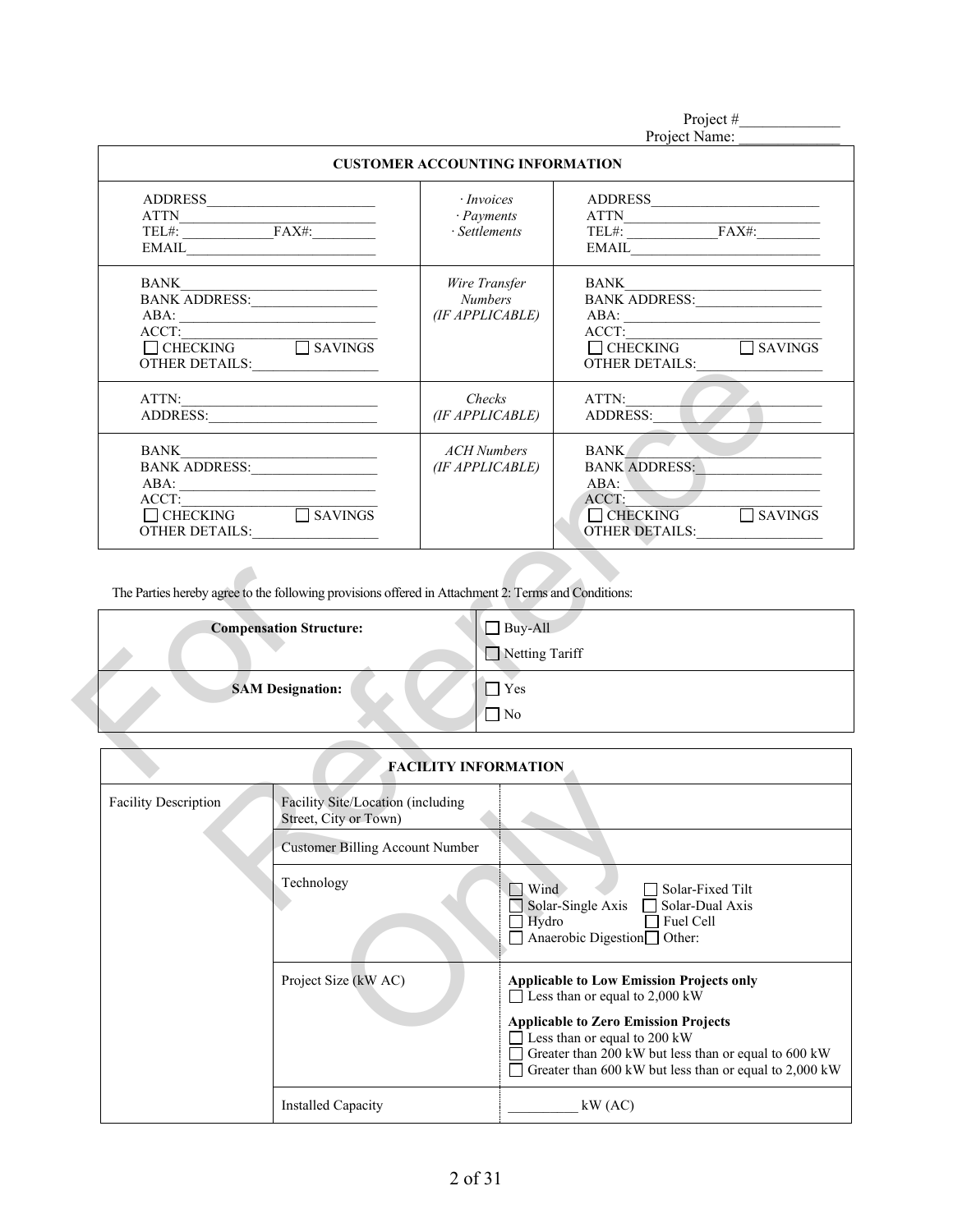|                                                                          | Project#<br>Project Name:                                                                                                                                                |
|--------------------------------------------------------------------------|--------------------------------------------------------------------------------------------------------------------------------------------------------------------------|
|                                                                          | Approximate Expected Annual Load<br>Increase - Transportation<br>Electrification                                                                                         |
|                                                                          | Approximate Expected Annual Load<br>Increase – Fuel Switching                                                                                                            |
| Interconnecting Utility                                                  | [Eversource Energy] or [The United Illuminating Company]                                                                                                                 |
| Purchase Price for Energy<br>(or Energy and RECs if<br>Buy-All)          | \$ per MWh                                                                                                                                                               |
| Purchase Price for RECs<br>(if applicable)                               | \$ _________ per MWh                                                                                                                                                     |
| <b>Buy-All Percentage</b><br>Allocation                                  | % Monetary On-Bill Credits<br>% Quarterly Payments                                                                                                                       |
| Performance Assurance<br>(amount)                                        | (amount)                                                                                                                                                                 |
| Bid Preference(s)                                                        | $\Box$ Landfill<br>$\Box$ Brownfield<br>□ Distressed Community<br>$\Box$ N/A                                                                                             |
| Non-Binding Estimated In-<br>Service Date                                | Date:                                                                                                                                                                    |
| Tariff Agreement Approval<br>Date                                        | Date:                                                                                                                                                                    |
| Note: In-Service Date must<br>be no later than 3 years<br>from this date |                                                                                                                                                                          |
|                                                                          | IN WITNESS WHEREOF, the Parties hereto have executed this Agreement as of the Effective Date.                                                                            |
|                                                                          | Party Name<br>[The Connecticut Light and Power Company dba<br><b>Eversource Energy by Eversource Energy Service</b><br>Company its outhorized goont of <b>The United</b> |

| be no later than 3 years<br>from this date                                                    |                     |                                                                                                                                                                                               |
|-----------------------------------------------------------------------------------------------|---------------------|-----------------------------------------------------------------------------------------------------------------------------------------------------------------------------------------------|
| IN WITNESS WHEREOF, the Parties hereto have executed this Agreement as of the Effective Date. |                     |                                                                                                                                                                                               |
|                                                                                               | Party Name          | <b>The Connecticut Light and Power Company dba</b><br><b>Eversource Energy by Eversource Energy Service</b><br>Company, its authorized agent] or [The United<br><b>Illuminating Company</b> ] |
|                                                                                               | Signature           |                                                                                                                                                                                               |
|                                                                                               | <b>Printed Name</b> |                                                                                                                                                                                               |
|                                                                                               | Title               |                                                                                                                                                                                               |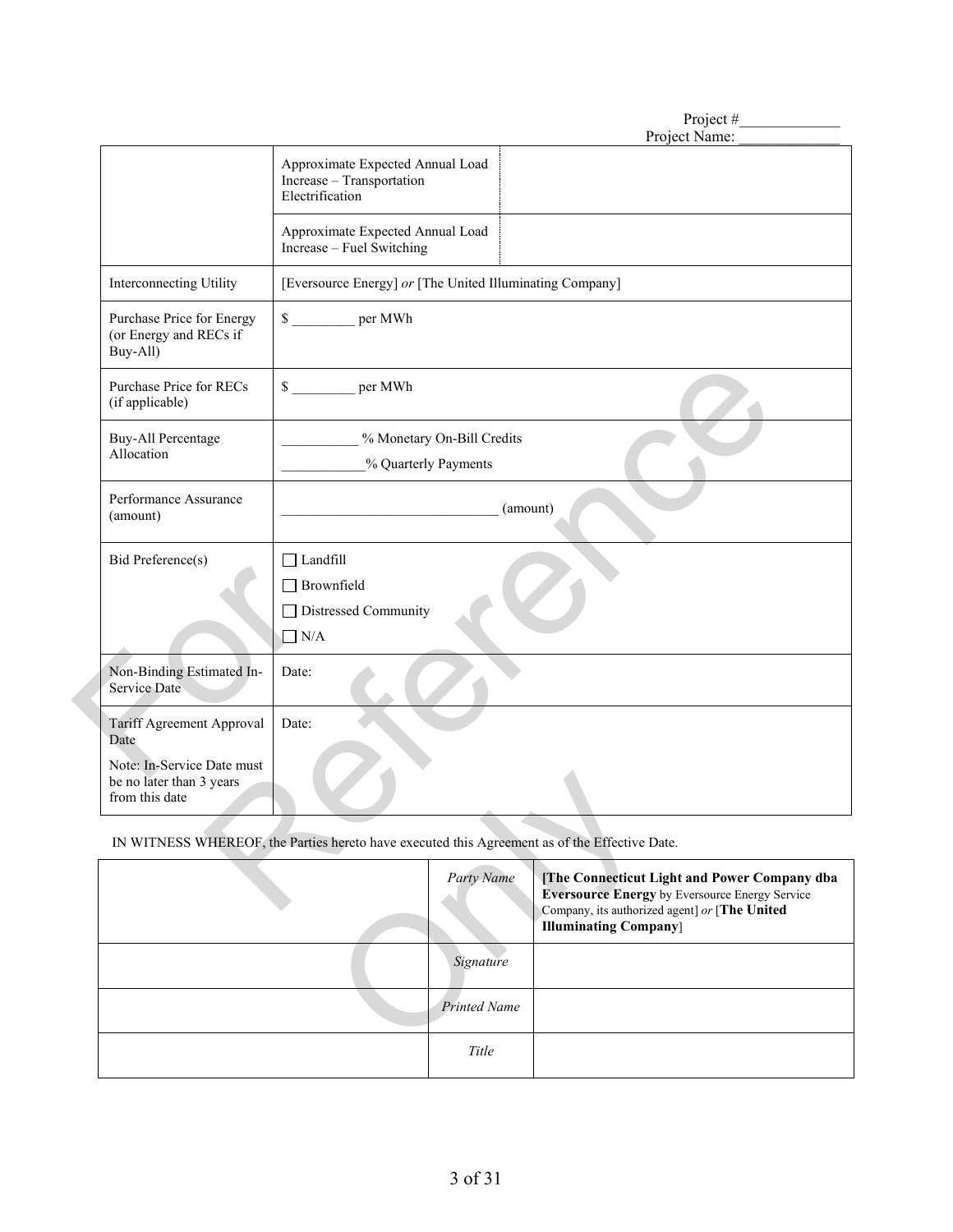| Project $#$   |  |
|---------------|--|
| Project Name: |  |

# **Attachment 1 Non-Residential Renewable Energy Solutions Program Tariff Payment Beneficiary Form**

Eversource/United Illuminating will make any Non-Residential Renewable Energy Solutions Program ("NRES Program") payments to the Tariff Payment Beneficiary indicated below as applicable. For the Buy-All Tariff, a Tariff Payment Beneficiary, other than the Customer of Record, can be designated to receive a percentage of the total tariff compensation. Any compensation not assigned to a Tariff Payment Beneficiary will result in Monetary On-Bill Credits to the Customer of Record. The Netting Tariff Payment Beneficiary, which may be the Customer of Record, can be designated to receive the Renewable Energy Certificate (REC) Incentive Payment on a quarterly basis.

| <b>Tariff Payment Beneficiary Elected?</b> | $\exists$ Yes<br>$\Box$ No, this form does not apply. |
|--------------------------------------------|-------------------------------------------------------|
| <b>Compensation Structure:</b>             | $\Box$ Buy-All<br>Netting Tariff                      |
| <b>SAM Designation:</b>                    | $\exists$ Yes<br>$\Box$ No                            |

| <b>Tariff Payment Beneficiary Elected?</b>                |                                                                                                      | $\Box$ Yes<br>$\Box$ No, this form does not apply.       |
|-----------------------------------------------------------|------------------------------------------------------------------------------------------------------|----------------------------------------------------------|
| <b>Compensation Structure:</b><br><b>SAM Designation:</b> |                                                                                                      | $\Box$ Buy-All<br>$\Box$ Netting Tariff                  |
|                                                           |                                                                                                      | $\Box$ Yes<br>$\Box$ No                                  |
|                                                           |                                                                                                      |                                                          |
|                                                           |                                                                                                      | TARIFF PAYMENT BENEFICIARY INFORMATION                   |
| Party Name                                                |                                                                                                      |                                                          |
| Address                                                   |                                                                                                      |                                                          |
| <b>Business Website</b>                                   |                                                                                                      |                                                          |
| Tax ID Numbers<br>US Federal                              |                                                                                                      |                                                          |
| Jurisdiction of Organization                              |                                                                                                      |                                                          |
| Company Type                                              | Corporation<br>Limited Partnership<br><b>LLP</b><br><b>LLC</b><br>Partnership<br>Individual<br>Other |                                                          |
|                                                           |                                                                                                      |                                                          |
|                                                           |                                                                                                      | <b>Tariff Payment Beneficiary Accounting Information</b> |
| General                                                   | <b>ADDRESS</b>                                                                                       |                                                          |

| <b>Tariff Payment Beneficiary Accounting Information</b> |                                                                    |
|----------------------------------------------------------|--------------------------------------------------------------------|
| General                                                  | <b>ADDRESS</b><br><b>ATTN</b><br>TEL#:<br>$FAX#$ :<br><b>EMAIL</b> |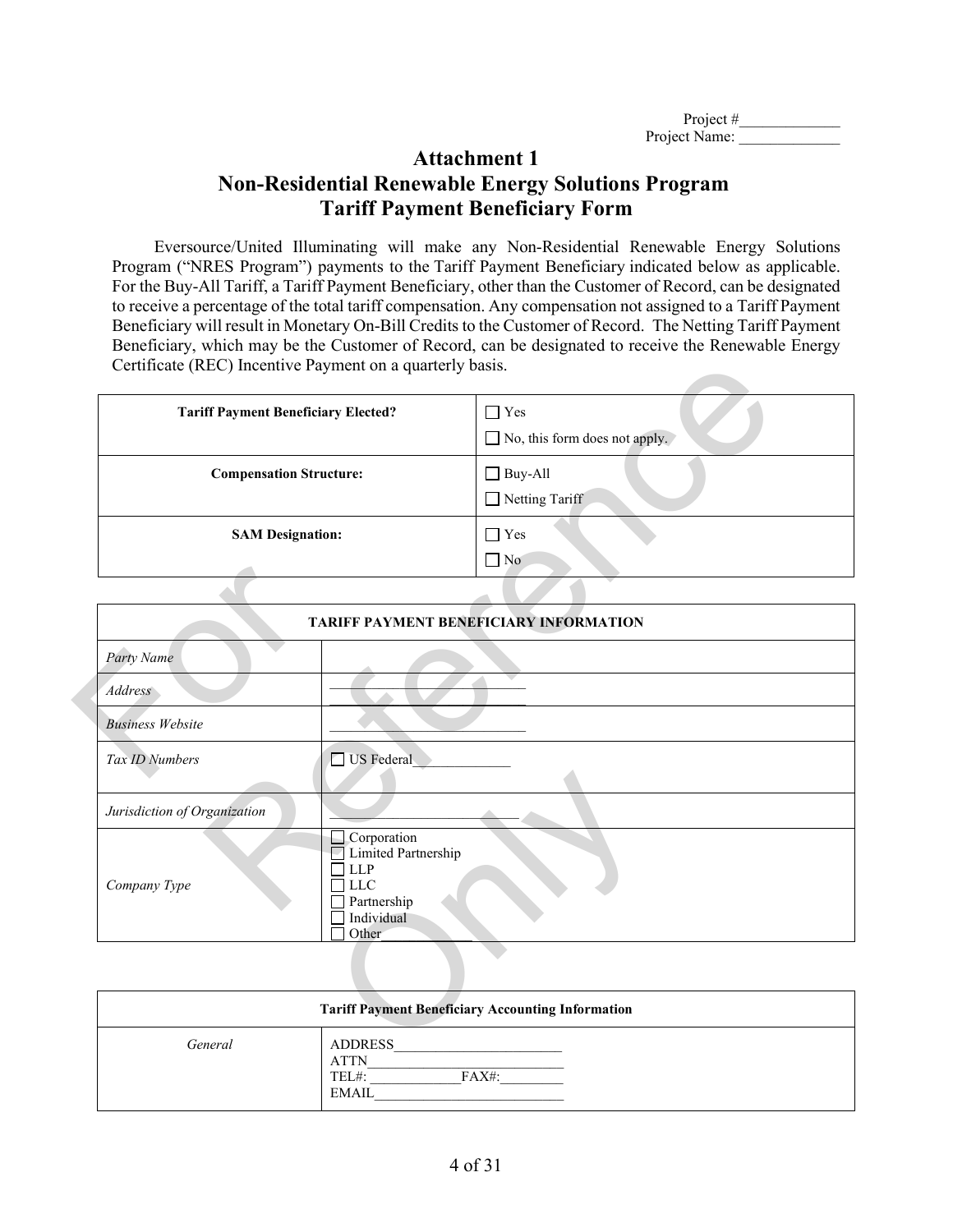Project #

|                                                                                                                                 | Project Name:                                                                                        |  |
|---------------------------------------------------------------------------------------------------------------------------------|------------------------------------------------------------------------------------------------------|--|
| Wire Transfer Numbers<br>(IF APPLICABLE)                                                                                        | <b>BANK</b><br>BANK ADDRESS:<br>ABA:<br>ACCT:<br>$\Box$ CHECKING<br>$\Box$ SAVINGS<br>OTHER DETAILS: |  |
| Checks<br>(IF APPLICABLE)                                                                                                       | ATTN:<br>ADDRESS:                                                                                    |  |
| <b>ACH Numbers</b><br>(IF APPLICABLE)<br>Note - If you provide ACH<br>instructions, you must also provide<br>wire instructions. | BANK<br>BANK ADDRESS:<br>ABA:<br>ACCT:<br>$\Box$ CHECKING<br>SAVINGS<br>OTHER DETAILS:               |  |
| Payment Method                                                                                                                  | $\Box$ ACH<br>□ Check (Eversource only)<br>$\Box$ Wire (UI Only)                                     |  |
| Name of Customer of Record<br>Name of Tariff Payment Beneficiary                                                                |                                                                                                      |  |
|                                                                                                                                 |                                                                                                      |  |
| Signature                                                                                                                       | Signature                                                                                            |  |
| Printed Name                                                                                                                    | Printed Name                                                                                         |  |
| Date                                                                                                                            | Date                                                                                                 |  |
|                                                                                                                                 |                                                                                                      |  |

Name of Customer of Record<br>Signature<br>Printed Name<br>Date

Only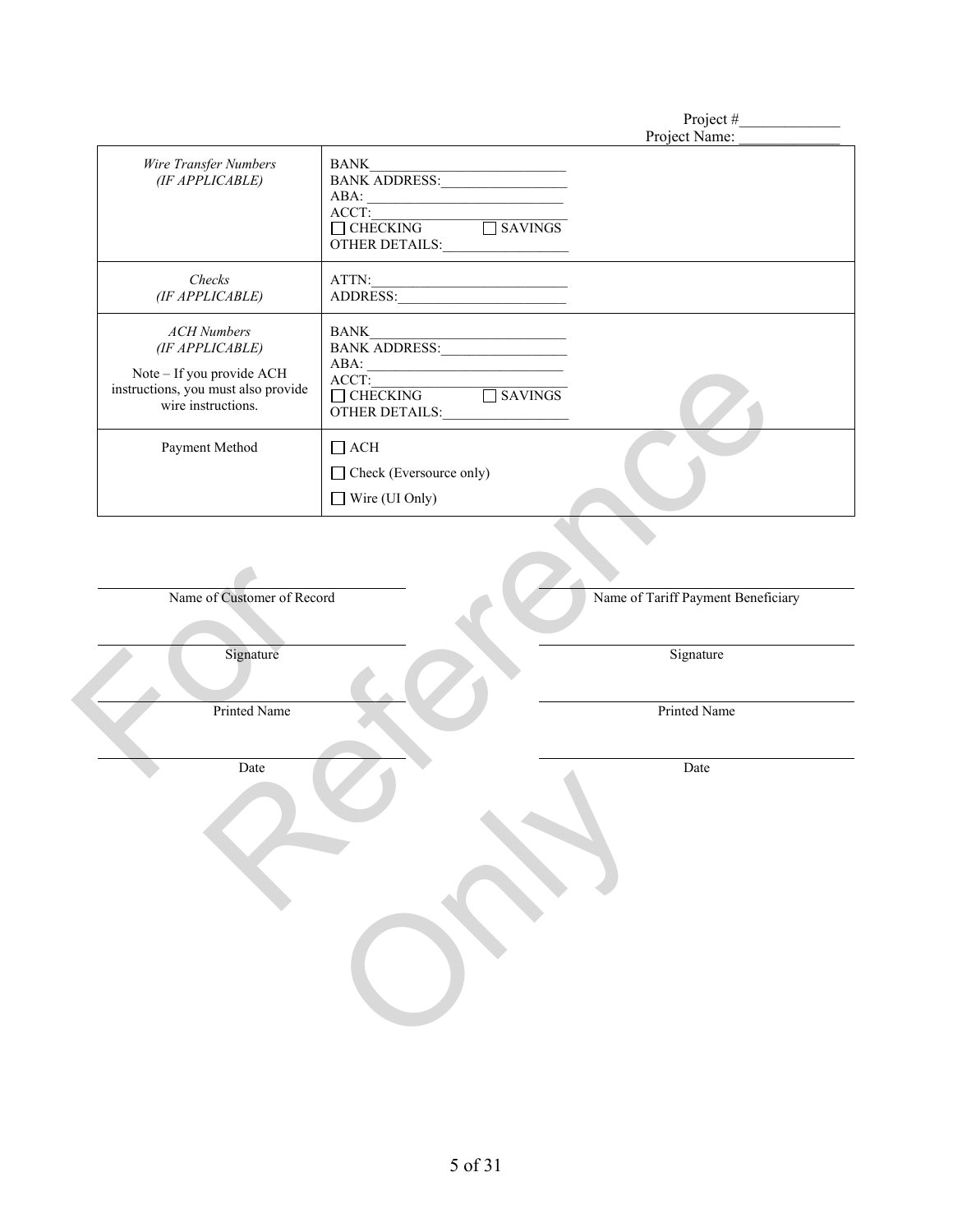These Terms and Conditions are intended to facilitate the purchase and sale of Energy and Connecticut Class I Renewable Energy Credits ("RECs") for the Non-Residential Renewable Energy Solutions Program ("NRES Program" or "Program") in accordance with Section 3 of Public Act 19-35, *An Act Concerning A Green Economy and Environmental Protection* ("the Act").

# **Article 1. Definitions**

As used throughout this Agreement, the following terms shall have the definitions set forth in this [Article 1.](#page-7-0) Capitalized terms used but not defined in this Agreement shall have the meanings set forth in the Program Rules, Interconnection Agreement, Request for Proposals for Non-Residential Renewable Energy Solutions Program, Distribution Company Guidelines for Interconnection, and/or ISO Documents.

- 1.1 **"Affiliate"** means, with respect to any Party, any other person (other than an individual) that, directly or indirectly, through one or more intermediaries, controls, or is controlled by, or is under common control with, such Party. For this purpose, "control" means the direct or indirect ownership of fifty percent (50%) or more of the outstanding capital stock or other equity interests having ordinary voting power.
- 1.2 **"Agreement"** means this Tariff Agreement inclusive of any and all Attachments.
- 1.3 **"Authorized Developer"** means a developer that has the written permission of both the site owner and the EDC's distribution customer of record of the site to develop an eligible Facility at said site. direct or indirect owners<br>stock or other equity inte<br>1.2 <br>**Example 1.3**<br>**Example 1.3**<br>**Example 1.4**<br>**Example 1.4**<br>**Example 1.4**<br>**Example 1.4**<br>**Example 1.4**<br>**Example 1.4**<br>**Example 1.4**<br>**Example 1.4**<br>**Example 1.4**<br>**Example 1**
- <span id="page-7-0"></span>1.4 **"Bankrupt"** means with respect to any entity, such entity (i) files a petition or otherwise commences, authorizes or acquiesces in the commencement of a proceeding or cause of action under any bankruptcy, insolvency, reorganization or similar law, or has any such petition filed or commenced against it, (ii) makes an assignment or any general arrangement for the benefit of creditors, (iii) otherwise becomes bankrupt or insolvent (however evidenced), (iv) has a liquidator, administrator, receiver, trustee, conservator or similar official appointed with respect to it or any substantial portion of its property or assets, or (v) is generally unable to pay its debts as they fall due. oughout this Agreement, the following terms shall have the definitions set forth in<br>1. Capitalized terms used but not defined in this Agreement shall have the meaning<br>he Program Rules, Interconnection Agreement, Request fo ess or acquiesces in the commencement of a<br>cruptcy, insolvency, reorganization or simila-<br>nenced against it, (ii) makes an assignment<br>enefit of creditors, (iii) otherwise becomes |<br>(iv) has a liquidator, administrator, rec
	- 1.5 **"Bankruptcy Code"** means those laws of the United States of America related to bankruptcy codified and enacted as Title 11 of the United States Code, entitled "Bankruptcy" and found at 11 U.S.C. § 101 et seq., as such laws may be amended, modified, replaced or superseded from time to time.
	- 1.6 **"Bid"** means a responsive submission by a Bidder to the procurement under this Program.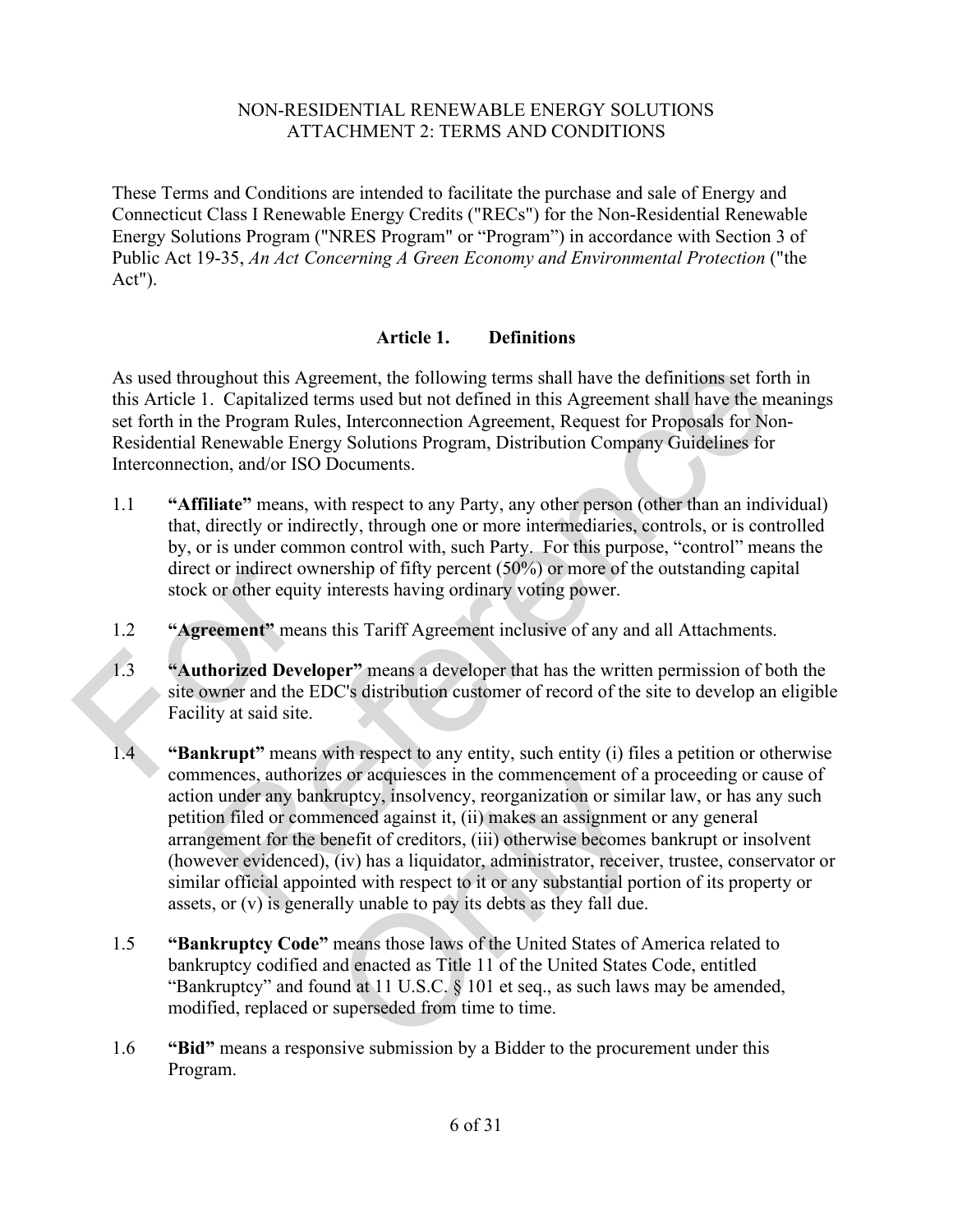- 1.7 **"Business Day"** means a day on which Federal Reserve member banks in New York City are open for business; and a Business Day shall start at 8:00 a.m. and end at 5:00 p.m. Eastern Prevailing Time.
- 1.8 **"Connecticut Class I Renewable Energy Credits"** means certain NEPOOL GIS Certificates and any and all other Environmental Attributes derived from the energy production of a generation facility that has been qualified by the Authority as a Connecticut Class I renewable resource under Conn. Gen. Stat. § 16-1(a)(26), and shall represent title to and claim over all Environmental Attributes associated with the specified MWh of generation from such Connecticut Class I renewable resource. If the Facility ceases to qualify as a Connecticut Class I renewable resource solely as a result of a change in law and Customer is unable, using commercially reasonable efforts, to continue the Facility's qualification as a Connecticut Class I renewable resource after that change in law, "Connecticut Class I Renewable Energy Credits" shall mean Environmental Attributes including any certificates or credits related thereto reflecting generation by the Facility, all of which shall be transferred solely to the EDC.
- 1.9 **"Connecticut Class I RPS Qualification"** means an order, decision or ruling from the Authority that qualifies a generation unit as a RPS Class I Renewable Energy Source, or that qualifies a portion of the annual electrical energy output of a generation unit as RPS Class I Renewable Generation (as defined in Conn. Gen. Stat. § 16-1(a)(26).
- 1.10 **"Contract Year"** means the twelve (12) consecutive calendar months starting on the Delivery Term Start Date and each subsequent twelve (12) consecutive calendar month period.
- 1.11 **"Credit Rating"** means the rating then assigned to Customer's or any referenced third party's unsecured, senior long-term debt obligations (not supported by third party credit enhancements) or if Customer or such third party does not have a rating for its senior unsecured long-term debt, then one rating notch below the rating then assigned to Customer or such third party as an issuer and/or corporate credit rating by S&P, Moody's, Fitch or another Rating Agency. In the event of an inconsistency in ratings (a "split rating"), the lowest of the Credit Ratings shall control. that qualifies a portion o<br>Class I Renewable Gene<br>1.10 <br> **Contract Year**" mean<br>Delivery Term Start Dat<br>period.<br>
1.11 <br> **Credit Rating**" means<br>party's unsecured, senio<br>
enhancements) or if Cus fried MWh of generation from such Connecticut Class I renewable resource. If the dity ceases to qualify as a Connecticut Class I renewable resource. If the inge in law and Customer is unable, using commercially reasonable
	- 1.12 **"Defaulting Party"** has the meaning set forth in Section 13.1.
	- 1.13 **"Delivery," "Deliver," "Delivered," "Deliveries," or "Delivering"** means with respect to (i) energy, that energy produced by a Facility to the Delivery Point and (ii) RECs, those RECs supplied via an irrevocable Forward Certificate Transfer (as defined in the GIS Operating Rules) to the receiving EDC in the New England Power Pool Geographic Information System ("NEPOOL GIS"). debt, then one rating notch below the rating<br>d party as an issuer and/or corporate credit<br>other Rating Agency. In the event of an inc<br>west of the Credit Ratings shall control.<br>has the meaning set forth in Section 13.1.<br>"<br>"
	- 1.14 **"Delivery Point"** shall mean the EDC's meter or point designated by the EDC located on the Customer's premises. All projects, whether Buy-All or Netting have an associated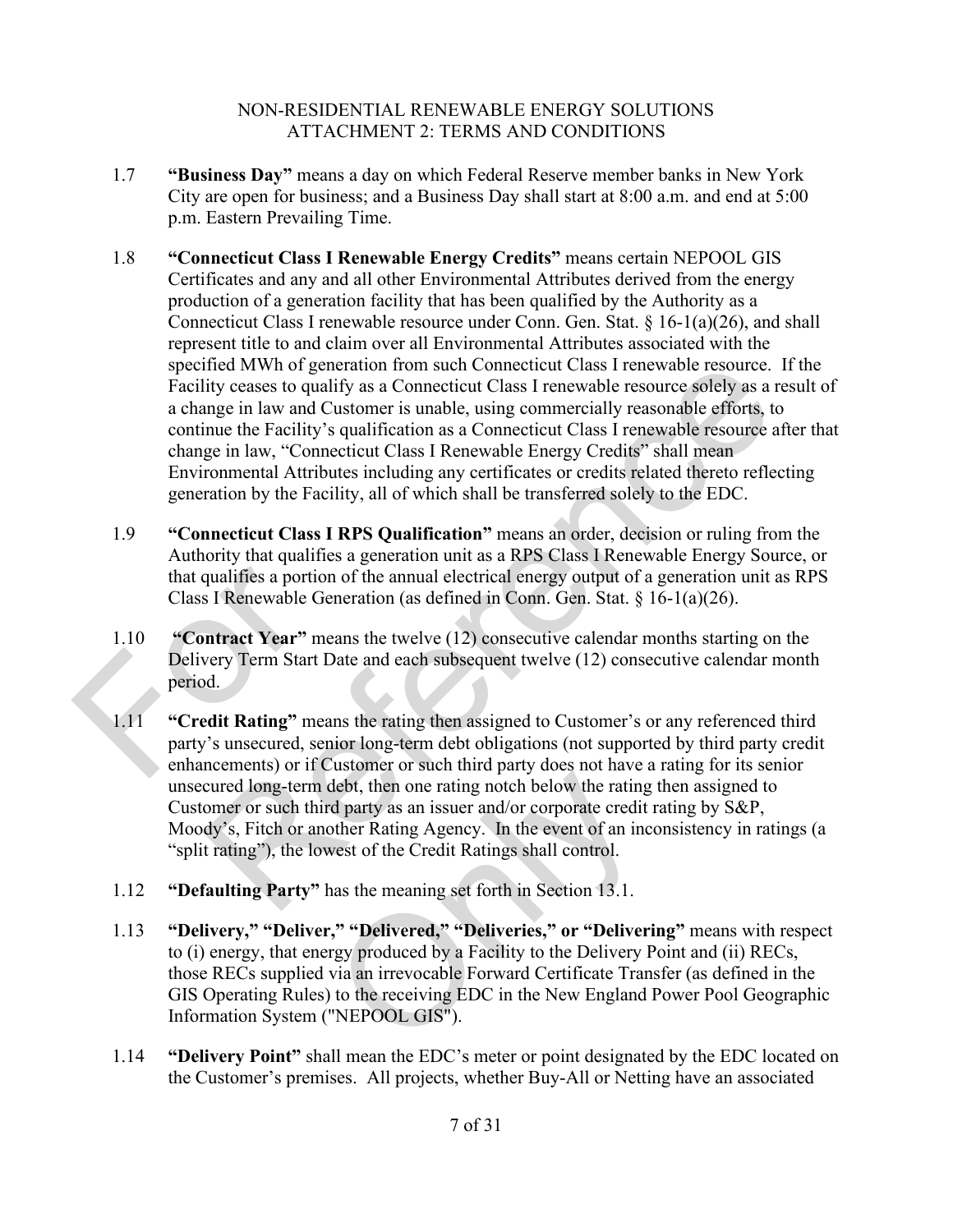Delivery Point. The Delivery Point may alternatively be referred to the point of common coupling or point of interconnection.

- 1.15 **"Delivery Term"** means the period during which the EDC is obligated to purchase the Purchased Products associated with the Facility that are Delivered to the EDC by Customer, as further defined in Section [2.2.](#page-14-0)
- 1.16 **"Effective Date"** has the meaning set forth in the first paragraph of the Cover Sheet.
- 1.17 **"Event of Default"** has the meaning set forth in Sections 13.1 and 13.2 hereof.
- 1.18 **"Expected Annual Production" or "Average Annual Production"** means the expected average annual production of the Facility as determined by a CT Licensed Professional Engineer and/or as calculated by the EDC.
- 1.19 **"Facility"** has the meaning set forth in Article 3, Facility.
- 1.20 **"Federal Funds Effective Rate"** means the interest rate as set forth in the weekly statistical release designated as H.15(519), or any successor publication, published by the Board of Governors of the Federal Reserve System.
- 1.21 **"Fitch"** means Fitch Investor's Service, Inc., or its successor.
- 1.22 **"Force Majeure Event"** means any cause beyond the reasonable control of, and not due to the fault or negligence of, the affected Party and which could not have been avoided by the affected Party's reasonable due diligence, or was not caused by the affected Party, including, as applicable, war, terrorism, riots, embargo or national emergency, including pandemics and epidemics; curtailment of electric distribution services; fire, flood, windstorm, earthquake, or other acts of God; strikes, lockouts, or other labor disturbances (whether among employees of Customer, its suppliers, contractors, or others); delays, failure, and/or refusal of suppliers to supply materials or services; orders, acts or omissions of the NEPOOL GIS Administrator, as applicable; or any other cause of like or different kind, beyond the reasonable control of Customer. Notwithstanding the foregoing, a Force Majeure Event shall not be based on Customer's ability to sell RECs at a price greater than the Purchase Price(s), the EDC's ability to purchase RECs at a price below the Purchase Price(s), or Purchaser's inability to resell the RECs. Board of Governors of the<br>1.21 <br>
Fitch" means Fitch Inv<br>
1.22 <br>
Force Majeure Event<br>
to the fault or negligence<br>
the affected Party's reason<br>
including, as applicable,<br>
pandemics and epidemic<br>
windstorm, earthquake,<br>
(whet Fire of Detaint has the meaning set forth in sections 15.1 and 15.2 nereof.<br>
Detected Annual Production <sup>2</sup> or "Average Annual Production" means the expect<br>
neer and/or as calculated by the EDC.<br>
Fility " has the meaning s loyees of Customer, its suppliers, contractor<br>of suppliers to supply materials or services<br>OOL GIS Administrator, as applicable; or a<br>if the reasonable control of Customer. Notway<br>ieure Event shall not be based on Custome<br>
	- 1.23 **Forward Capacity Market ("FCM")** means the forward market for procuring capacity in the New England Control Area, as described in Section III.13 of Market Rule I.
	- 1.24 **"Good Utility Practice"** means any of the practices, methods, and acts engaged in or approved by a significant portion of the electric generation industry with respect to producing electricity from the Facility. Good Utility Practice shall also include any of the practices, methods, and acts which, in the exercise of reasonable judgment in light of the facts known at the time the decision was made, could have been reasonably expected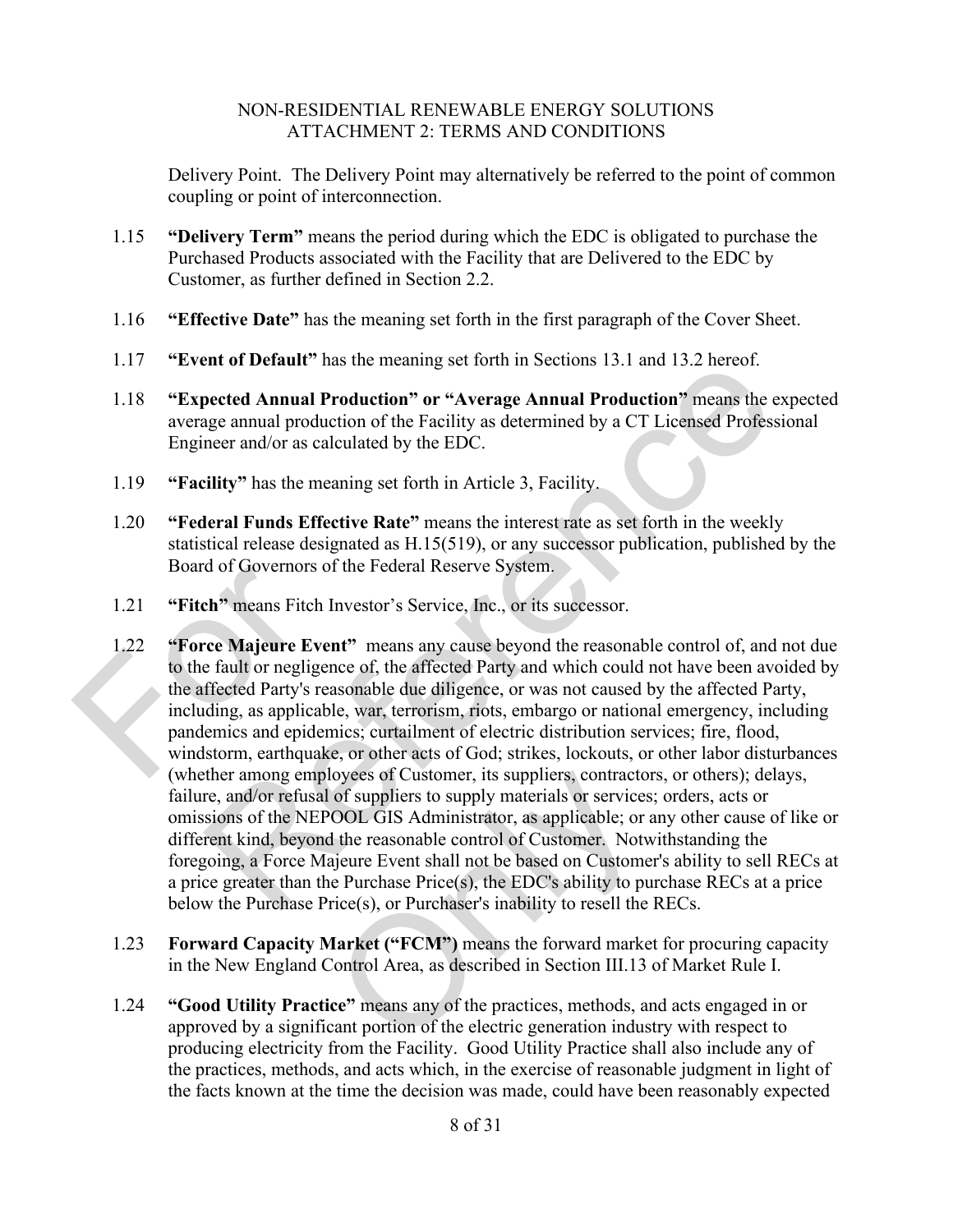to accomplish the desired result at a reasonable cost. Such practices, methods and acts must comply fully with applicable laws and regulations, good business practices, economy, reliability, safety, environmental protection, and expedition, having due regard for current editions of the National Electrical Safety Code and other applicable electrical safety and maintenance codes and standards, and manufacturer's warranties and recommendations. Good Utility Practice are not intended to be the optimum practice, method, or act to the exclusion of all others, but rather to be a spectrum of acceptable practices, methods, or acts generally accepted in the electrical generation industry in the United States.

- 1.25 **"Governmental Authority"** means the federal government, any state or local government or other political subdivision thereof (whether federal, state or local), any court and any administrative agency or other regulatory body, instrumentality, authority or entity exercising executive, legislative, judicial, regulatory or administrative functions of or pertaining to government.
- 1.26 **"Guidelines for Generator Interconnection" or "Guidelines"** means the Guidelines for the Interconnection of Residential Single-Phase Certified Inverter-Based Generating Facilities of 20 kW (ac) or Less and all applicable attachments, and/or the Guidelines for Generator Interconnection: Fast Track and Study Process and all applicable attachments, which collectively describe the protocols and procedures for interconnecting to the Electric Power System, as may be amended from time to time. Generator Interconnection<br>
which collectively descreed<br>
Electric Power System,<br>
1.27 <br> **Th-Service Date**<br> **Constant Approval to Energize let<br>
issuance of the RFP und<br>
1.28 <br>
<b>Constant Approval to Energize let**<br>
interconnec **Example 12** Authority" means the federal government, any state or local<br>transment or other political subdivision thereof (whether federal, state or local), any<br>transment or other political subdivision thereof (whether fed
	- 1.27 **"In-Service Date"** means the Approval to Energize date listed on the EDC issued Approval to Energize letter to the system owner, which shall not be before the date of issuance of the RFP under which the Project was selected.
	- 1.28 **"Interconnecting Utility"** means the utility (which shall be the EDC) providing interconnection service for the Facility to the distribution system of that utility.
	- 1.29 **"Interconnection Agreement"** means an agreement with the Interconnecting Utility regarding the interconnection of the Facility to the electric distribution system of the Interconnecting Utility, as the same may be amended from time to time.
	- 1.30 **"Interest Rate"** means, for any date, the Federal Funds Effective Rate; provided, that in no event shall the applicable interest rate ever exceed the maximum lawful rate permitted by applicable law. recement" means an agreement with the International of the Facility to the electric district<br>y, as the same may be amended from time t<br>ns, for any date, the Federal Funds Effective<br>licable interest rate ever exceed the max
	- 1.31 **"ISO Documents"** means the ISO Tariff, Participants Agreement, RNA, and/or ISO New England Manuals, as applicable.
	- 1.32 **"ISO New England Inc."** or **"ISO"** or **"ISO-NE"** means the independent system operator established in accordance with the RTO arrangements for New England, or any successor thereto.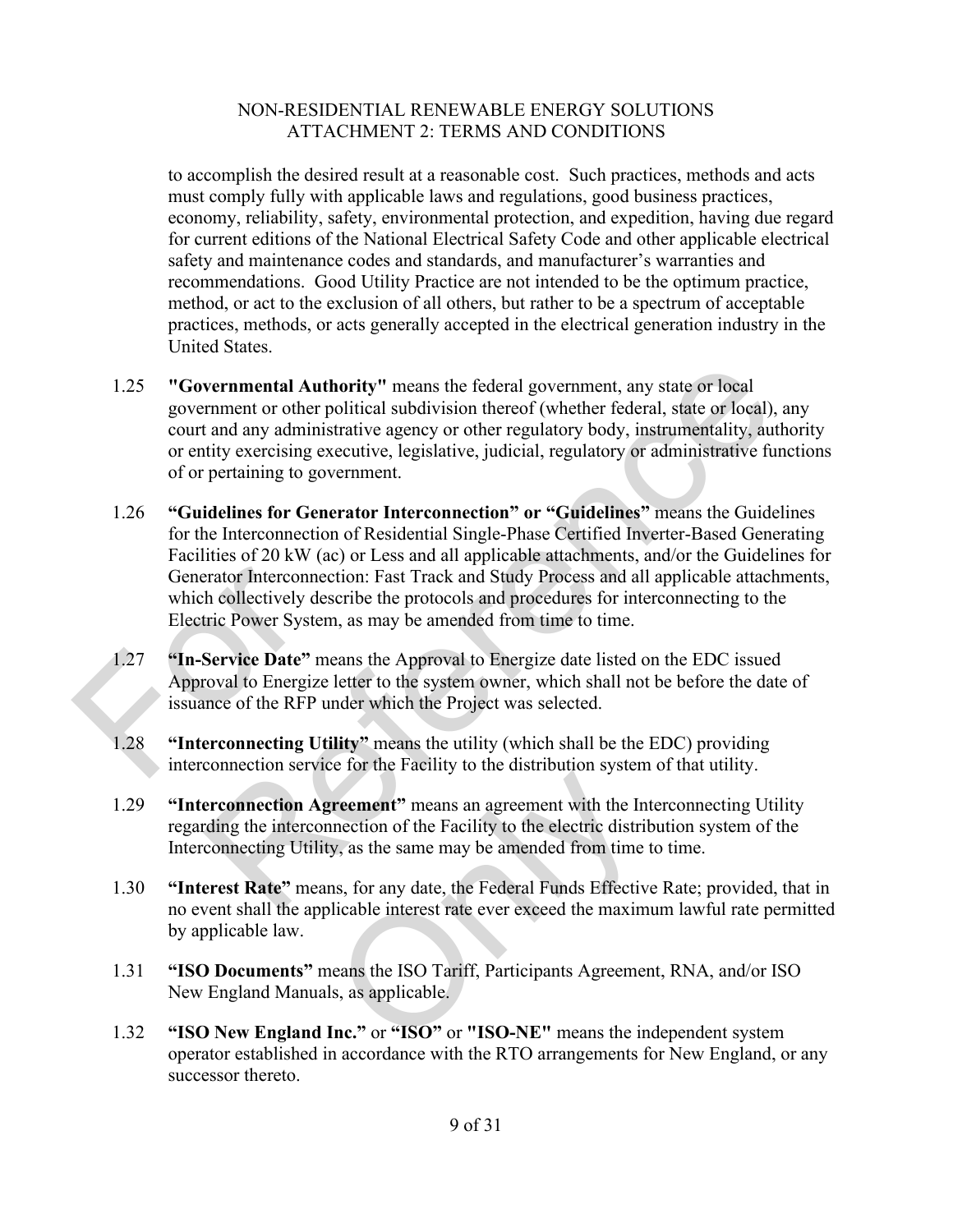- 1.33 **"ISO New England Manuals"** means the manuals that ISO-NE issues explaining rules and procedures for the region's wholesale electric power markets and bulk power system, including ISO Tariff, as they may be amended from time to time.
- 1.34 **"ISO Tariff"** means the ISO New England Inc. Transmission, Markets and Services Tariff, FERC Electric Tariff No. 3, as may be amended from time to time, or any successor tariff accepted by FERC.
- 1.35 **"kW"** means a kilowatt.
- 1.36 **"kWh"** means a kilowatt-hour.
- 1.37 **"LREC/ZREC"** means any low and/or zero emission generation projects that have been awarded contracts by the EDCs pursuant to General Statutes Sec. 16-244r or 16-244s.
- 1.38 **"Meter" or "Meters"** means all electric metering associated with the Facility, including the REC Meter, Facility meter and any other real-time meters, billing meters and back-up meters.
- 1.39 **"Moody's"** means Moody's Investors Service or its successor.
- 1.40 **"MWh"** means megawatt-hour, and one MWh shall equal 1,000 kWh.
- 1.41 **"NEPOOL"** means the New England Power Pool, the power pool created by and operated pursuant to the provisions of the RNA, or any successor to the New England Power Pool. 1.39 "Moody's" means Moo<br>1.40 "MWh" means megawa<br>1.41 "NEPOOL" means the<br>operated pursuant to the<br>Power Pool.<br>1.42 "NEPOOL GIS" means<br>or any successor thereto<br>system, operated by NE
- 1.42 **"NEPOOL GIS"** means the New England Power Pool Generation Information System or any successor thereto, which includes a generation information database and certificate system, operated by NEPOOL, its designee or successor entity, which accounts for the generation attributes of electricity generated within New England. The means a kilowatt-hour.<br>
EC/ZREC" means any low and/or zero emission generation projects that have beedd contracts by the EDCs pursuant to General Statutes Sec. 16-244r or 16-244s.<br>
ter" or "Meters" means all electric m
	- 1.43 **"NEPOOL GIS Certificate"** means an electronic record produced by the NEPOOL GIS that identifies the relevant generation attributes of each MWh accounted for in the NEPOOL GIS. NEPOOL, its designee or successor entity, we<br>of electricity generated within New England<br>tificate" means an electronic record produc<br>vant generation attributes of each MWh acc<br>**rating Rules**" means the New England Pov<br>pera
	- 1.44 **"NEPOOL GIS Operating Rules"** means the New England Power Pool Generation Information System Operating Rules as may be amended from time to time pursuant to the NEPOOL Agreement and Participants Agreement.
	- 1.45 **"Non-Defaulting Party"** has the meaning set forth in Section [13.2.1.](#page-27-0)
	- 1.46 **Non-Residential Renewable Energy Solutions Program Rules ("Program Rules")** means the Program Rules document, which may be amended from time to time.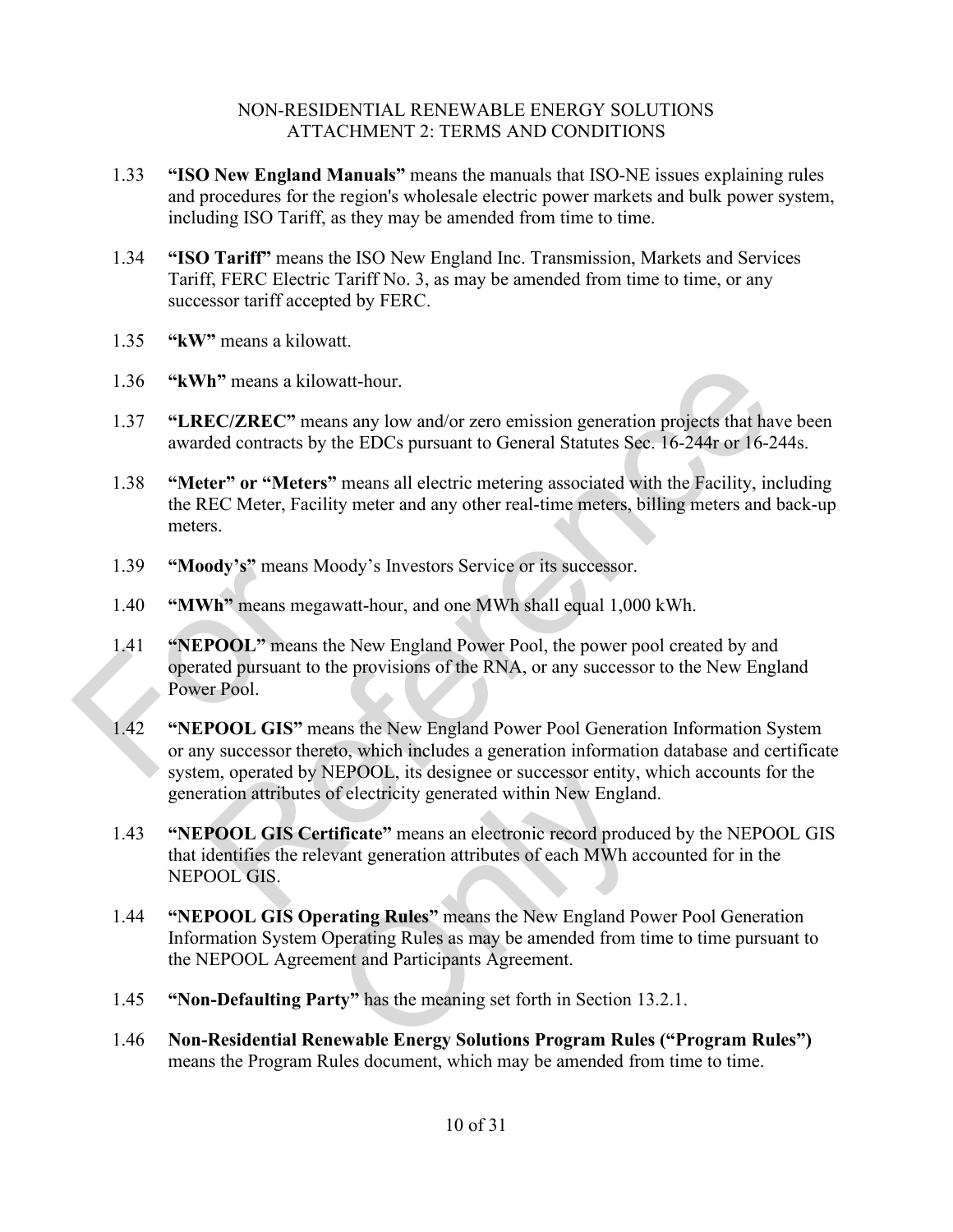- 1.47 **"Participants Agreement"** means the "Participants Agreement among ISO New England Inc. as the Regional Transmission Organization ("RTO") for New England and the New England Power Pool and the entities that are from time to time parties hereto constituting the Individual Participants" dated as of February 1, 2005, as may be amended from time to time, or any successor thereto accepted by the Federal Energy Regulatory Commission ("FERC").
- 1.48 **"Purchase Price" or "Purchase Price(s)"** means the purchase price(s) for the Delivered Purchased Products referenced in the Cover Sheet and as approved by PURA.
- 1.49 **"Qualified Institution"** means a commercial bank or trust company organized under the laws of the United States or a political subdivision thereof, with (i) a Credit Rating of at least (a) "A" by S&P and "A2" by Moody's, if such entity is rated by both S&P and Moody's or (b) "A" by S&P or "A2" by Moody's, if such entity is rated by either S&P or Moody's but not both, and (ii) having a capital surplus of at least Ten Billion Dollars (\$10,000,000,000). In the event of an inconsistency in the ratings (a "split rating"), the lowest Credit Rating shall control. **alified Institution**" means a commercial bank or trust company organized under the of the United States or a political subdivision thereof, with (i) a Credit Rating of at (a) "A" by S&P and "A2" by Moody's, if such entit
- 1.50 **"RNA"** means the Second Restated NEPOOL Agreement dated as of September 1, 1971, as amended and restated from time to time, governing the relationship among the NEPOOL Participants, and any successor agreement.
- 1.51 **"Rating Agency"** means S&P, Moody's, Fitch or an equivalent organization acceptable to the EDC.
- 1.52 **"Regulatory Approval"** means the approval of this Agreement by the Authority and such approval is final and not subject to appeal. as amended and restated<br>
NEPOOL Participants, a<br>
1.51 **"Rating Agency"** mean<br>
to the EDC.<br>
1.52 **"Regulatory Approval"**<br>
such approval is final an<br>
1.53 **"Renewable Portfolio S** 
	- 1.53 **"Renewable Portfolio Standard"** or **"RPS"** means the regulations promulgated pursuant to Conn. Gen. Stat. §16-245a, as amended, modified, restated and superseded from time to time, that require a minimum percentage of electricity sold to end-use customers in the State of Connecticut to be derived from certain renewable energy generating resources. n. Stat. §16-245a, as amended, modified, re<br>t require a minimum percentage of electricies<br>of Connecticut to be derived from certain<br>able Energy Source" means a generation u<br>PS Qualification from the Authority, pursual<br>or a
	- 1.54 **"RPS Class I Renewable Energy Source"** means a generation unit that has received a Connecticut Class I RPS Qualification from the Authority, pursuant to Conn. Gen. Stat. §  $16-1(a)(26)$ .
	- 1.55 **"S&P"** means Standard & Poor's, a Division of The McGraw-Hill Companies, Inc. and its successors.
	- 1.56 **"Tariff Payment Beneficiary Form"** means Attachment 2 to this Agreement, which includes all information necessary to make payments and/or issue invoices to a Tariff Payment Beneficiary if applicable,.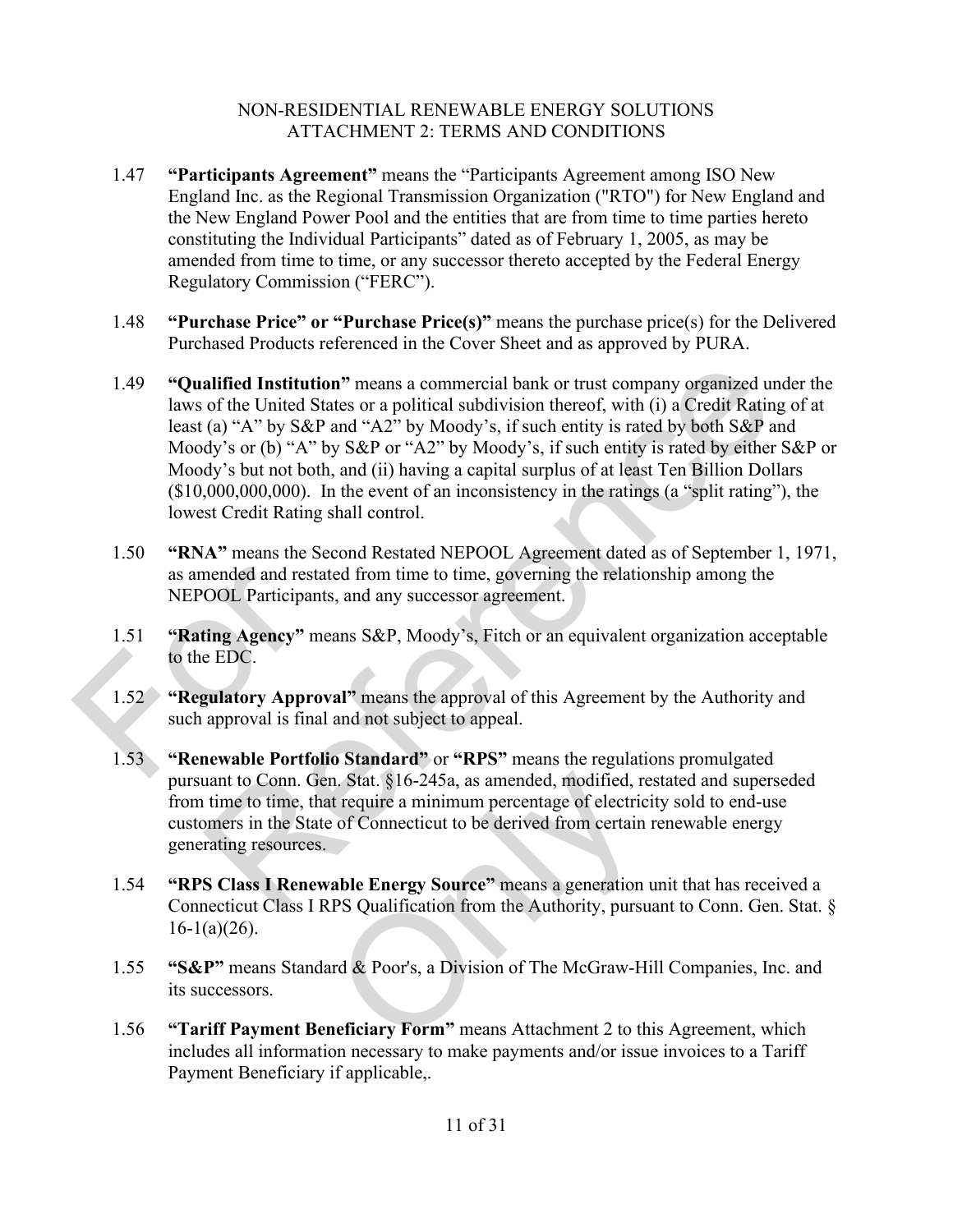- 1.57 **"Tax" or "Taxes"** means all taxes that are currently or may in the future be assessed on any products or services that are the subject of this Agreement.
- 1.58 **"Term"** has the meaning set forth in Section [2.1.](#page-14-1)

For

- 1.59 **"Trading Period"** has the meanings set forth in Rule 3.2 of the NEPOOL GIS Operating Rules.
- 1.60 **"Unit Contingent"** means that the RECs are intended to be supplied from the Facility and Customer's failure to deliver is excused to the extent the Facility will not be available to produce and Deliver the purchased RECs. Contact and Deliver the purchased RECs.

Only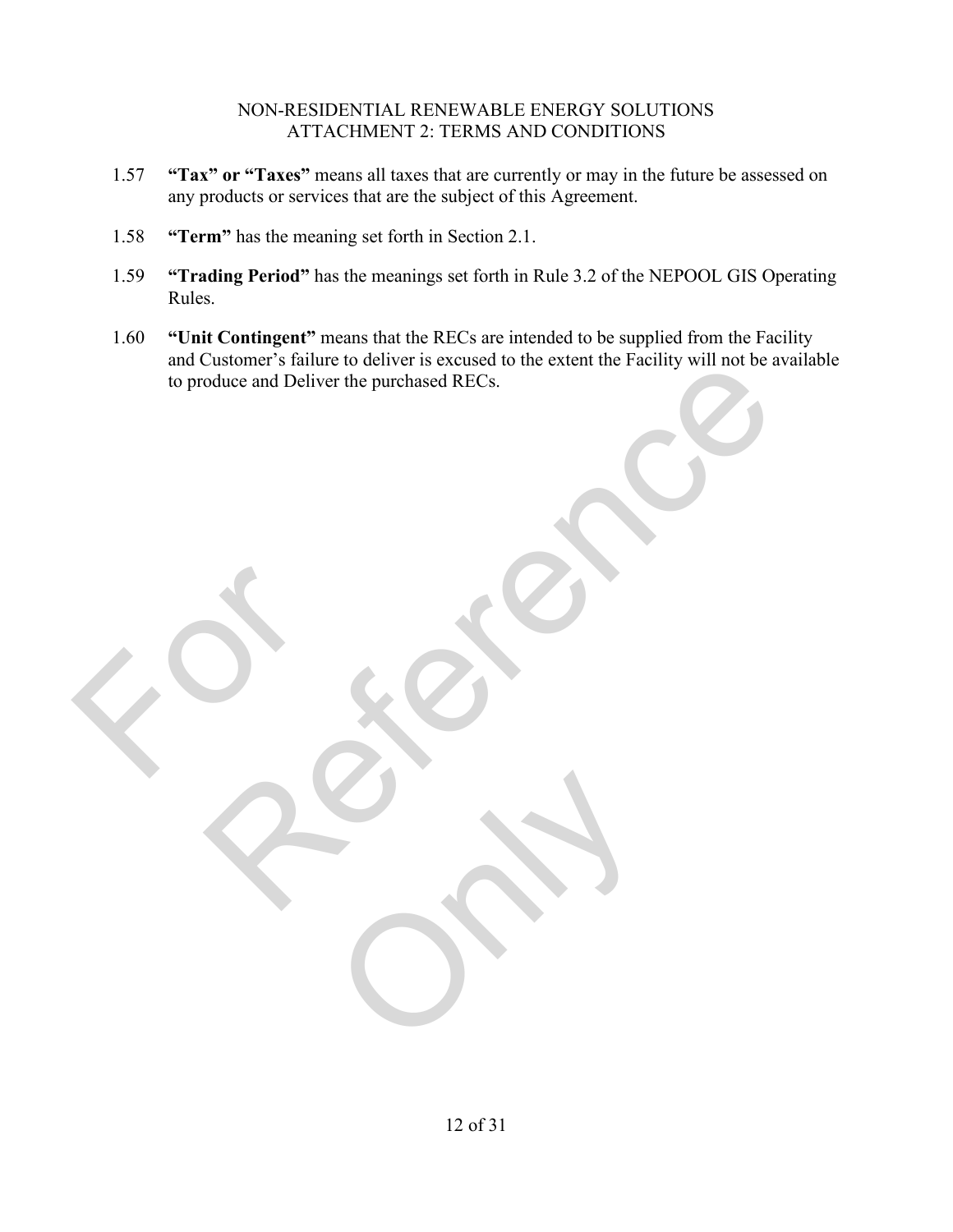# **Article 2. Term of Agreement; Delivery Term**

- <span id="page-14-1"></span>2.1 **Term of Agreement.** This Agreement shall commence as of the Effective Date and shall remain in effect through the final settlement of all obligations hereunder after the expiration of the Delivery Term or the earlier termination of this Agreement in accordance with its terms (the "Term").
- <span id="page-14-0"></span>2.2 **Delivery Term.** The Delivery Term shall commence on the In-Service Date as provided in the Approval to Energize letter and continue for a period of twenty (20) years, unless this Agreement is earlier terminated in accordance with the provisions hereof. Customer understands and agrees that under no circumstances shall the Delivery Term be extended beyond such twenty-year period from the In-Service Date, irrespective of any delays in Deliveries, whether or not due to one or more Force Majeure Events, even if such delay(s) result in initial Delivery under this agreement that is subsequent to the In-Service Date. Further, the production and Delivery of Purchased Products shall not occur prior to the In-Service Date, even if the Facility produces energy prior to the In-Service Date. The EDC is not obligated to purchase any Purchased Products connected with energy produced by the Facility prior to the In-Service Date, or after the end of the Delivery Term under this Agreement. Agreement is earlier terminated in accordance with the provisions hereot. Custome<br>
restands and agrees that under no circumstances shall the Delivery Term be extended<br>
and such twenty-year period from the In-Service Date,

# **Article 3. Facility**

- 3.1 **Description.** The Facility is as described in the "Facility" section of the Cover Sheet.
- 3.2 **Construction.** Customer shall construct the Facility as described in the Cover Sheet.
- 3.3 **Facility In-Service Date; Final Facility Size.** Customer shall provide notice to the EDC of the In-Service Date and final Facility Size within ten (10) Business Days of the commencement of energy production. The final Facility Size shall be based on the Facility's as-built configuration as noted in the Approval to Energize letter issued by the EDC. If the final Facility Size differs from original description as set forth in the Cover Sheet: 3.1 **Description.** The Facili<br>3.2 **Construction.** Custome<br>3.3 **Facility In-Service Dat**<br>of the In-Service Date as
	- 3.3.1 Any increase that results in a Facility Size for a Project that exceeds statutory limits for a low emission or zero emission Project, as applicable, shall result in immediate and automatic termination of the Project's eligibility under the Tariff. ergy production. The final Facility Size shaft<br>figuration as noted in the Approval to Energility Size differs from original description a<br>see that results in a Facility Size for a Project<br>a low emission or zero emission Pr
	- 3.3.2 Any increase that results in a final in-service Facility Size that is greater than the approved as-Bid Facility Size plus five (5) percent, shall result in immediate and automatic termination of the Project's eligibility under the Tariff.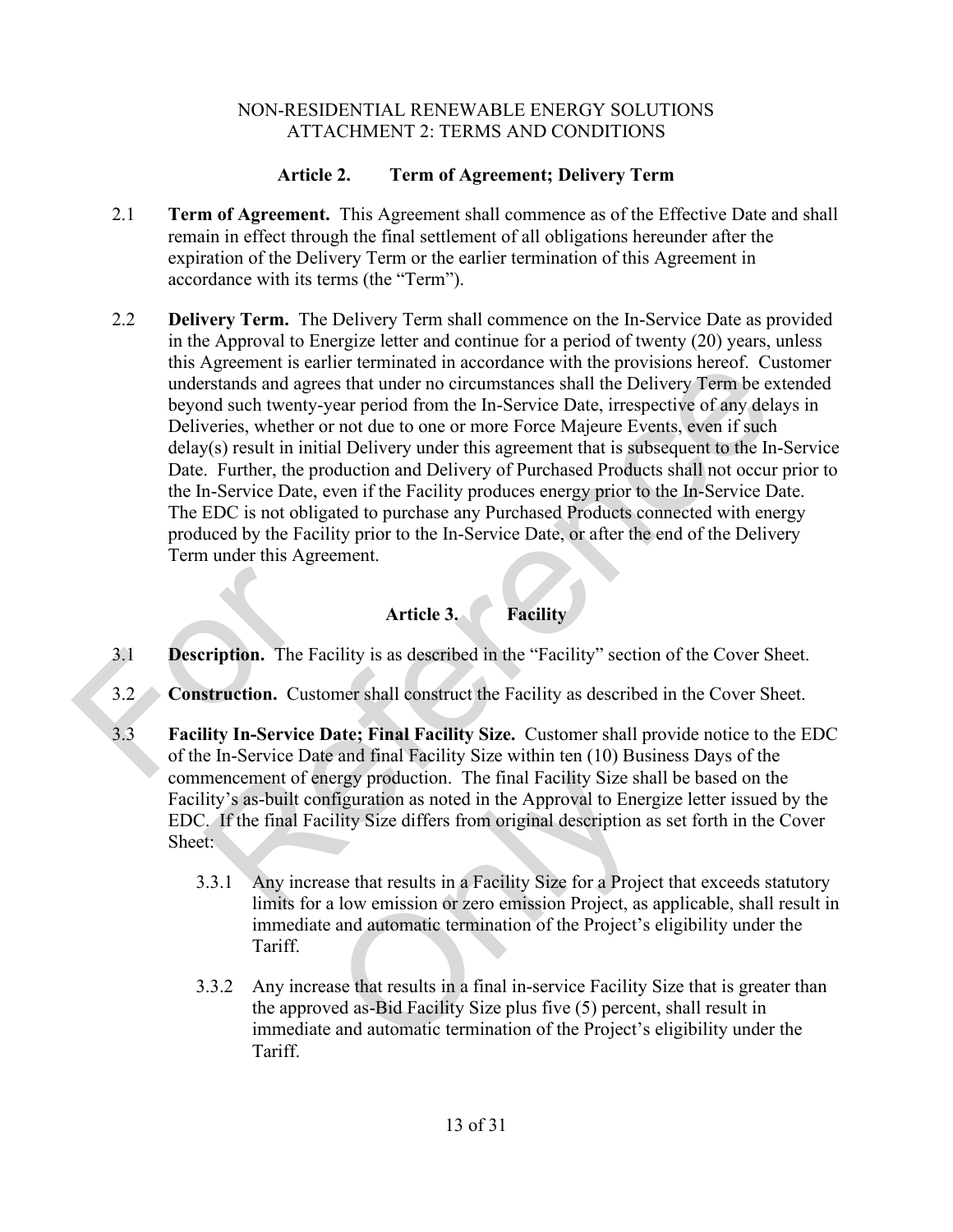- 3.3.3 Any increase or decrease that results in a Facility Size for a Project which falls outside of the size limits for the category in which the Project was Bid, subject to the five (5) percent variation noted in Section 3.3.2 herein shall result in immediate and automatic termination of the Project's eligibility under the Tariff.
- 3.3.4 If a Project indicated at the time of Bid submission that additional load was expected to materialize over the five years following bid submission attributable to transportation electrification (i.e., electric vehicles) and/or fuel switching (i.e., air source heat pumps), the following shall apply:
	- (a) If such load does not materialize within five years of the project interconnecting, a project's compensation shall be reduced proportionally to the unrealized load. For Buy-All Projects, this will result in a reduction in total compensation, and for Netting Projects, this will result in a reduction in the compensation for the RECs generated by the Project, which may result in negative REC payments.
- (b) If at any point before the In-Service Date EDC receives notice that such beneficial electrification load will no longer materialize, Section 3.3.4 (a) shall not apply. However, the Final Facility Size shall then be limited to the historical load provisions as outlined in the Program Rules and as applicable to the Project, and the Project will only be eligible to receive compensation for the energy and RECs that are generated once the In-Service Date occurs. benefi<br>
(a) sha<br>
limited<br>
Rules<br>
eligibl<br>
genera<br>
Artic switching (i.e., air source heat pumps), the following shall apply:<br>
(a) If such load does not materialize within five years of the project<br>
interconnecting, a project's compensation shall be reduced<br>
proportionally to the

# **Article 4. Prerequisites for Purchases**

- 4.1 The EDC's obligation to begin the purchase of energy and RECs from a NRES Project at the rate(s) of payment specified in the Cover Sheet is contingent upon the satisfaction of all of the following conditions: to begin the purchase of energy and RECs<br>t specified in the Cover Sheet is contingent<br>positions:<br>all times the distribution Customer of Reco<br>ntrol.<br>received evidence to its reasonable satisfact<br>ements of Section 4.1.1.<br>rec
	- 4.1.1 Customer is at all times the distribution Customer of Record of the EDC with project site control.
	- 4.1.2 The EDC has received evidence to its reasonable satisfaction that Customer has met the requirements of Section 4.1.1.
	- 4.1.3 The EDC has received evidence to its reasonable satisfaction that the Facility's In-Service Date has occurred, or will occur, after the issue date of the solicitation to which the Customer is responding.
	- 4.1.4 Customer has demonstrated that the Facility is interconnected to the distribution system of the EDC.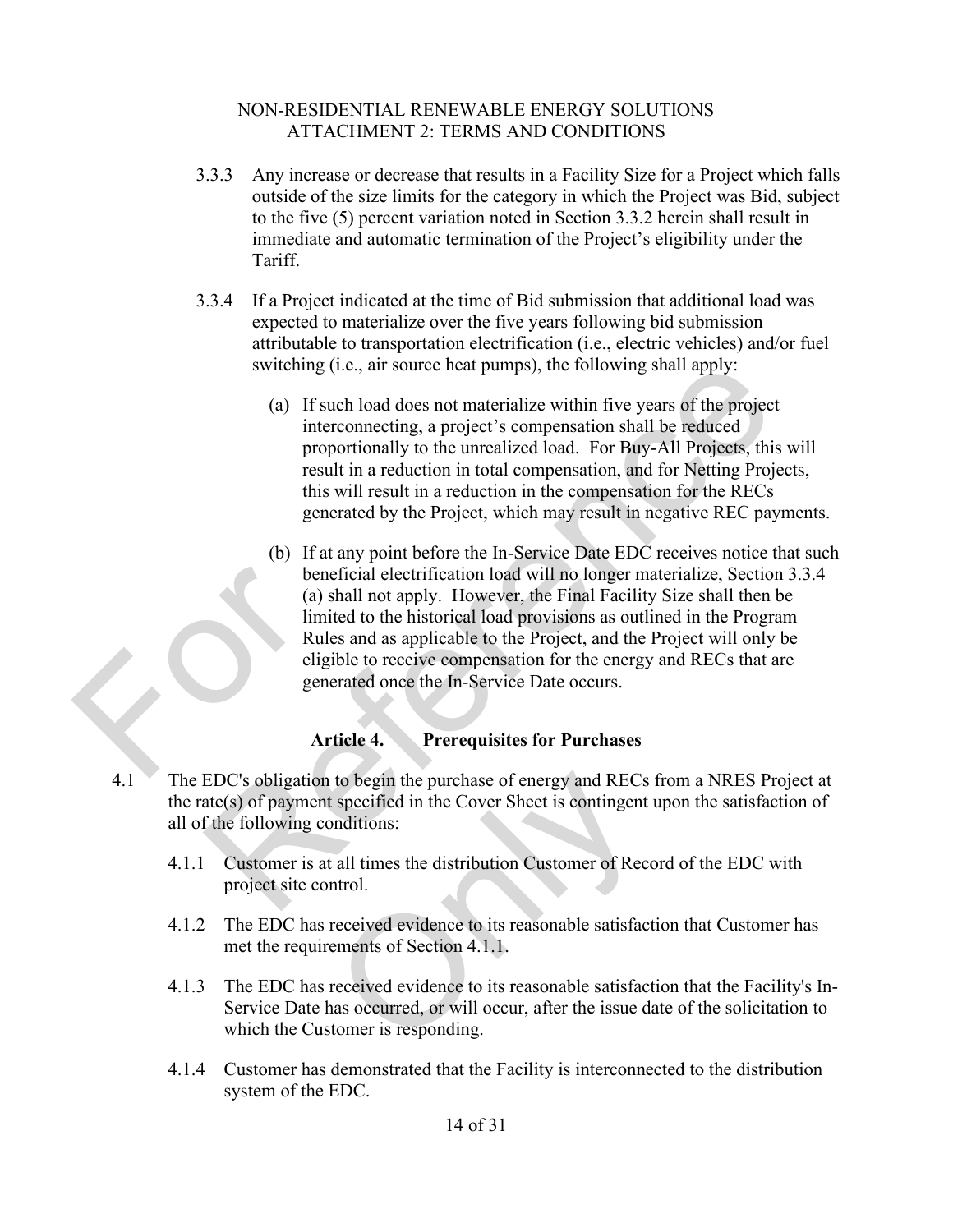- 4.1.5 The Project has a fully executed Interconnection Agreement.
- 4.1.6 Customer has provided Performance Assurance that satisfies the requirements of Section [9.1](#page-22-0) and in an amount that is no less than the Performance Assurance amount listed in the Cover Sheet.
- 4.1.7 The EDC has received Regulatory Approval.
- 4.1.8 Customer has provided certification that no grants or rebates have been received from the Connecticut Green Bank or either of its predecessors the Clean Energy Finance and Investment Authority ("CEFIA") or the Connecticut Clean Energy Fund ("CCEF"). For purposes of clarification, this prohibition includes grants or rebates from CEFIA or the CCEF for the installation or construction of the Facility, but does not include projects that receive(d) (i) only predevelopment and/or feasibility funding from Connecticut Green Bank, or (ii) financing in accordance with Conn. Gen. Stat.  $\S 16-245(n)$  through Connecticut Green Bank. For purposes of this section, the Companies may consult with Connecticut Green Bank regarding the above grants or rebates as they may be applicable to the Facility. Frame Connection the Conservation of the Singleton Singleton (Fig. 2011)<br>Frame and Investment Authority ("CEFIA") or the Connecticut Clean Energy<br>Fund ("CCEF"). For purposes of clarification, this prohibition includes gran
- 4.1.9 Customer has provided certification that the Project (i) is not on a Shared Clean Energy Facility site; (ii) has not received an agreement under the LREC/ZREC Program or is not currently a Not In-Service LREC/ZREC project; and (iii) has not been split to qualify for a different size category.
- 4.1.10 Customer has provided notice in a form acceptable to the EDC at its sole discretion, certifying: (a) that generation from the Project that will result in qualifying Purchased Products has begun, (b) the Facility, as constructed, meets all of the low emission or zero emission (as applicable) generation facility requirements of the Act, and (c) the final Facility Size. 4.1.9 Customer has pro<br>Energy Facility s<br>Program or is no<br>not been split to<br>4.1.10 Customer has pro<br>discretion, certify<br>qualifying Purch<br>all of the low em
	- 4.1.11 If Customer's Facility has been awarded this Agreement based, in part, on any of the Bid Preferences applicable to the RFP for which the Project was selected, Customer has provided accompanying proof in a form acceptable to the EDC at its sole discretion, that it has installed the Project in accordance with the Bid Preference(s) which contributed to the project's selection. Such proof must be submitted to the General Contact for the EDC noted in the Cover Sheet at least thirty days prior to the In-Service Date. of the Act, and (c) the final Facility Size.<br>Facility has been awarded this Agreement lences applicable to the RFP for which the P<br>provided accompanying proof in a form acc<br>ion, that it has installed the Project in accor<br>w
	- 4.1.12 If a Project indicated at the time of Bid submission that additional load was expected to materialize over the five years following bid submission attributable to transportation electrification (i.e., electric vehicles) and/or fuel switching (i.e., air source heat pumps), the Customer must inform the EDC at the time of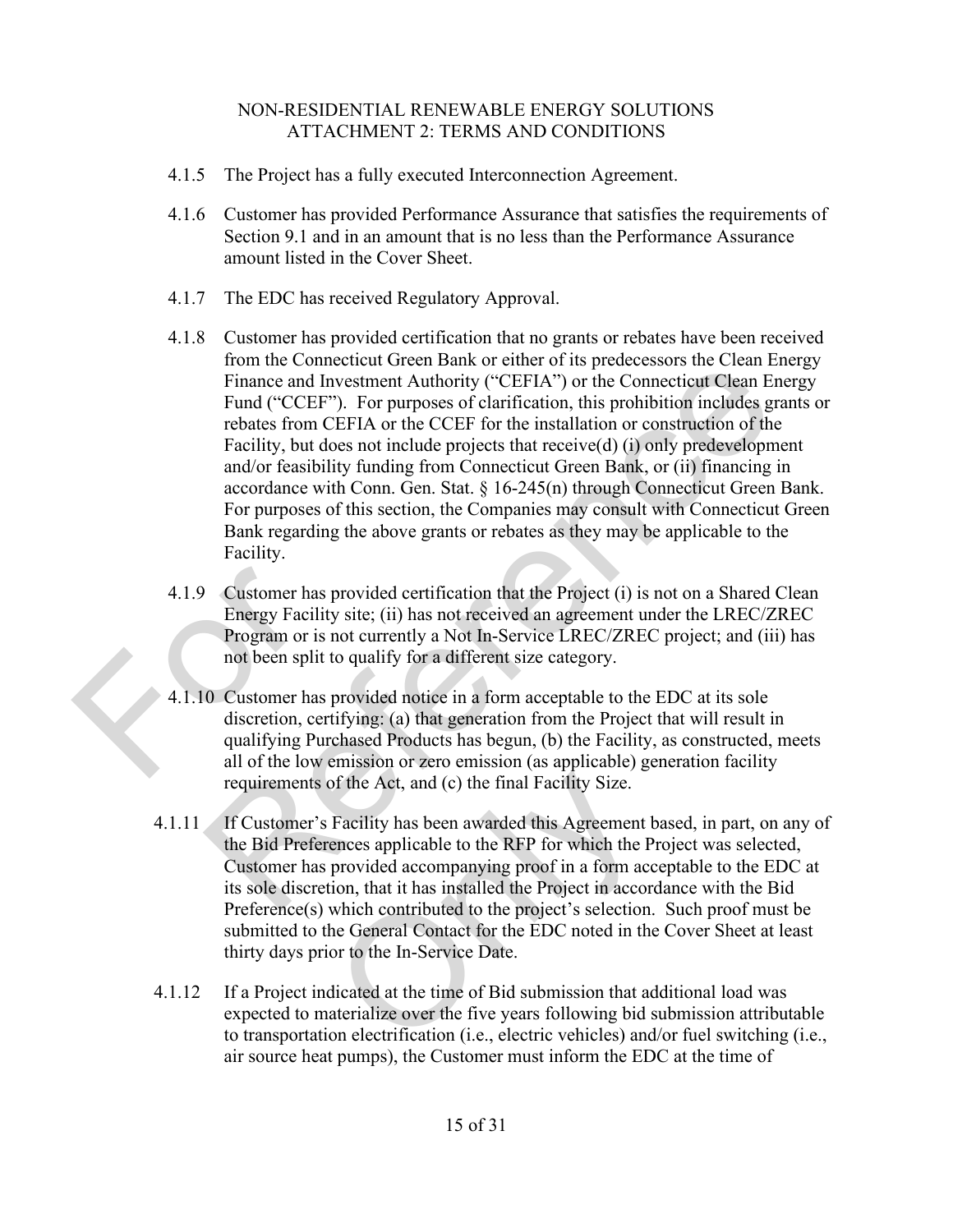notification of the project being In-Service if such beneficial electrification has occurred and/or is still planned.

4.1.13 The In-Service Date has occurred within 3 years of the date of PURA approval of the Tariff award.

# **Article 5. Purchases**

- 5.1 **Purchases of Energy and RECs.** Beginning on the In-Service Date, provided that the Customer has satisfied all Section 4 prerequisites, the EDC shall purchase the Delivered Energy, inclusive of RECs, from a NRES Project at the Purchase Price as indicated on the Cover Sheet and approved by PURA. EDC's obligation to purchase the Delivered output from the Project is contingent upon the Customer's compliance with the terms of the Program. Upon Delivery, ownership of RECs, energy, and all other Energy and Environmental Attributes shall transfer to the EDC.
- 5.1.1 Beginning on the date of Customer's satisfaction of all Article 4 pre-requisites, Customer shall sell and Deliver, and the EDC shall purchase and receive all Purchased Products in accordance with the terms and conditions of this Agreement. The EDC shall be obligated to purchase only those Purchased Products associated with the energy that is generated by the Facility on and after the satisfaction of all Article 4 pre-requisites and continuing through the remainder of the Delivery Term. Purchased Produ<br>
Agreement. The<br>
Products associa<br>
the satisfaction of<br>
remainder of the<br>
5.1.2 The Delivered of<br>
outlined in Artic<br>
5.1.3 In addition to Cu<br>
the payment of a moment and Microssical Scheming on the method content, provided that the<br>moment has satisfied all Section 4 prerequisites, the EDC shall purchase the Delivered<br>gy, inclusive of RECs, from a NRES Project at the Purchase Pri
	- 5.1.2 The Delivered output will be paid in accordance with the Payment structure(s) outlined in Article 8.
	- 5.1.3 In addition to Customer's sale and the EDC's purchase of RECs, the EDC, without the payment of any additional consideration to Customer, shall receive title to, and Customer shall convey to the EDC, any and all other Environmental Attributes associated with the electricity generated by the Facility. In addition, the EDC shall take title to all available capacity rights associated with the Project.
	- 5.1.4 If the statutory and/or regulatory framework governing the Non-Residential Renewable Energy Solutions Program in effect as of the Effective Date is amended or suspended by any Governmental Authority and/or is otherwise no longer in force (collectively, a "Change" in the regulatory framework), the EDC may choose to qualify the Facility in another state or federal program, whether for renewable energy certificates or other Environmental Attributes, and Customer shall at such time provide to the EDC any documentation and other support as may be needed for such qualification. If during the Delivery Period a change in Connecticut laws or regulations occurs that creates value in Environmental Attributes, then at the EDC's request, Customer shall cooperate with the EDC to f any additional consideration to Customer,<br>Il convey to the EDC, any and all other I<br>h the electricity generated by the Facility. In<br>available capacity rights associated with th<br>v and/or regulatory framework governing th<br>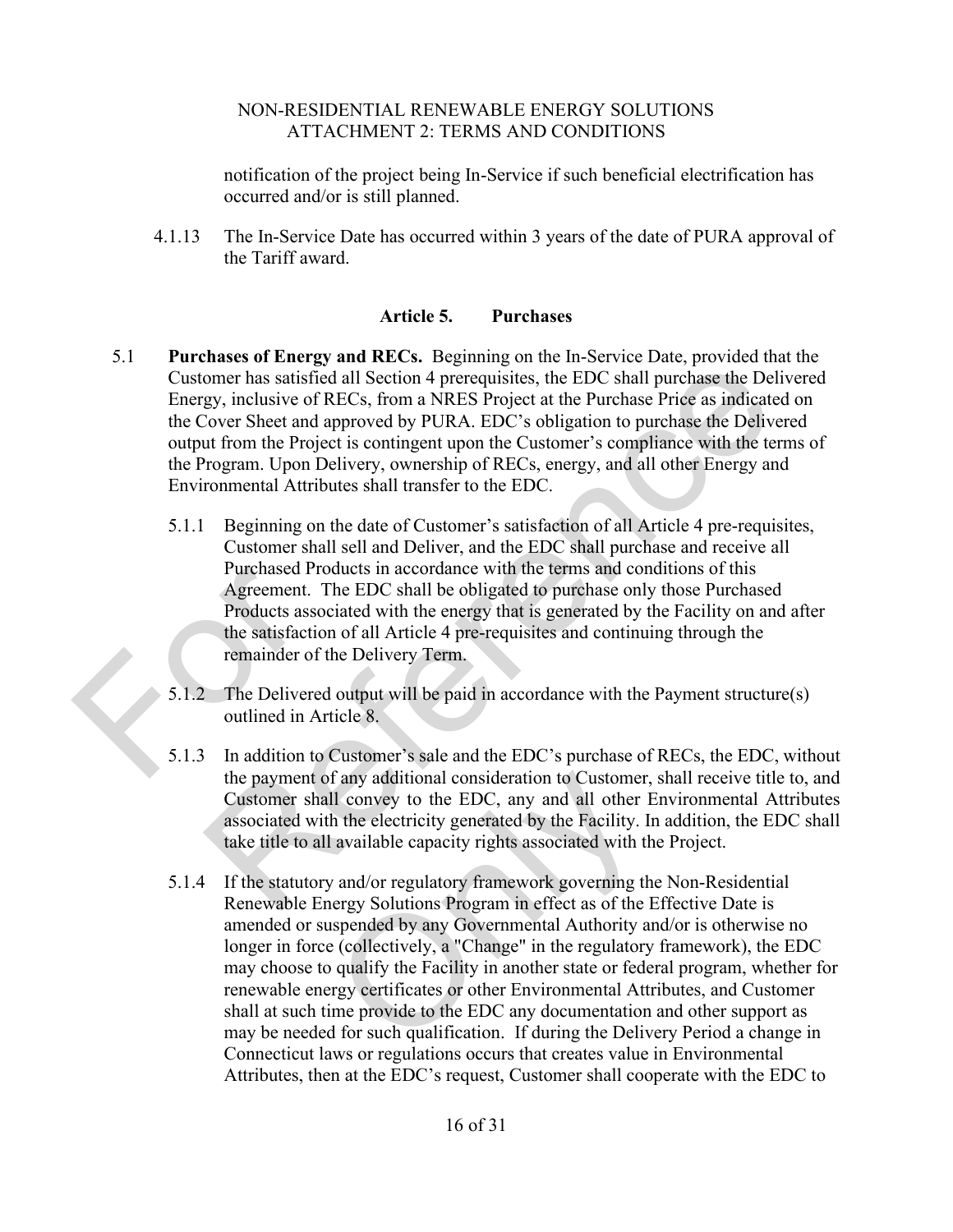register such Environmental Attributes or take other action necessary to obtain the value of such Environmental Attributes for the EDC.

# **Article 6. Metering; Interconnection**

- 6.1 **Metering.** All electric metering associated with the Facility, including the Facility meter and any other real-time meters, billing meters and back-up meters (collectively, the "Meters"), shall be installed, operated, maintained and tested at the Customer's expense in accordance with Good Utility Practice and any applicable requirements and standards issued by the Interconnecting Utility, ISO-NE and NEPOOL GIS; provided that each Meter shall be tested at the Customer's expense at least once each year. The Customer shall be responsible for all costs associated with such metering consistent with all applicable standards and requirements, and the EDC shall own the Meter. Readings of the Meters at the Facility by the Interconnecting Utility in whose territory the Facility is located (or an independent person mutually acceptable to the Parties) shall be conclusive as to the amount of Energy generated by the Facility. The Customer shall make such hourly meter data available to the EDC at no cost. conducte with Good Cutiny Pratecte and any approable requirements and standards and standards of by the Interconnecting Uility, ISO-NE and NEPOOL GIS; provided that each or stand be tested at the Customer's expense at leas
- 6.2 **Interconnection Agreement.** This Agreement does not provide for the interconnection of the Facility to the EDC's electric distribution system. Customer shall seek such interconnection service from the Interconnecting Utility in accordance with the Interconnecting Utility's applicable interconnection process. Customer shall comply with the terms and conditions of the Interconnection Agreement. Customer shall be responsible for all costs and expenses associated with the interconnection of the Facility consistent with all standards and requirements set forth by the Interconnecting Utility. 6.2 Interconnection Agree<br>
of the Facility to the ED<br>
interconnection service is<br>
Interconnecting Utility's<br>
the terms and conditions<br>
responsible for all costs<br>
consistent with all stand<br>
dividends

# **Article 7. Delivery**

- 7.1 **Delivery of Energy.** Energy must be delivered to the distribution system of the EDC in whose service territory the Project is located.
- 7.2 **Delivery of RECs.** Payment by the EDC for RECs creates a firm obligation on the part of the Customer to Deliver RECs associated with the Delivered energy at the time that they are produced in the NEPOOL GIS.
- 7.2.1 It is the Customer's responsibility to operate the NRES Project in such a way as to ensure that the NRES Project meets the qualifications requirements of a CT Class I Renewable Energy Source throughout the entire Term and the Customer is responsible to provide the EDC with any and all required information to ensure such qualification. Only
	- 7.2.2 Customer shall Deliver energy associated with the Facility, and Customer shall not sell, divert, grant, transfer or assign such energy or RECs to any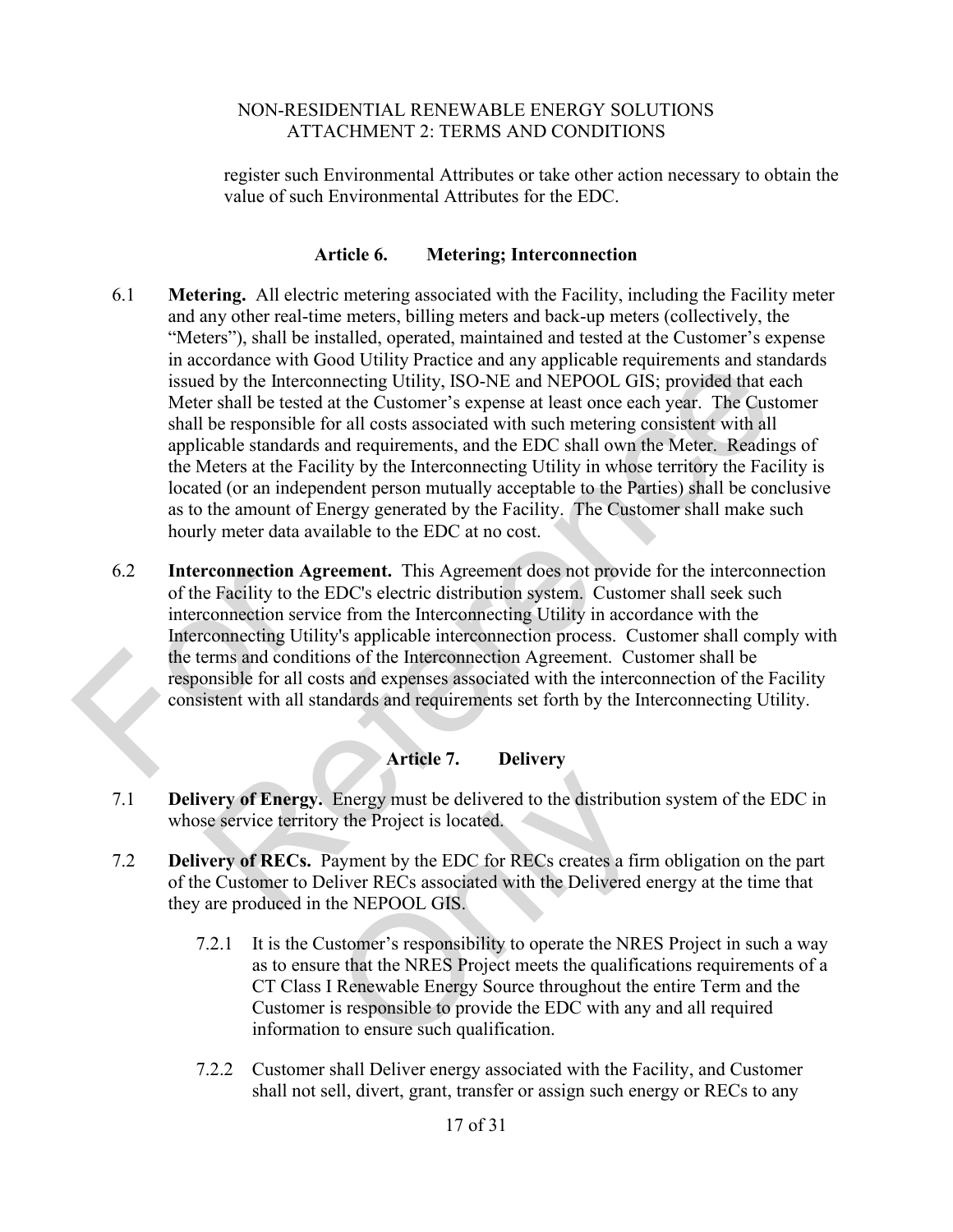person other than the EDC during the Term unless otherwise specifically provided herein. Customer shall not enter into any agreement or arrangement under which any person other than the EDC can claim such energy or RECs except as otherwise specifically provided herein. The EDC shall have the exclusive title and rights to all Energy, capacity, and RECs, and the right to resell or convey Energy, capacity, and RECs in its sole discretion.

7.3 **Aggregation of RECs.** The EDCs, their affiliates, and any agents, employees, and representatives thereof (collectively "Authorized Representatives"), are authorized to include and represent this Project in the New England Power Pool Generation Information System ("NEPOOL GIS") and/or any U.S. state or domestic or foreign registry for environmental attributes (collectively, "Other Registries"), and to receive and use all Certificates created with respect to energy generated by the Project during the Term. I approve the EDCs inclusion of the Project as part of an aggregation in any state and agree that the EDC will be the Authorized Agent for the Aggregation. In addition, the EDC or its Authorized Representatives, as applicable, may need my assistance to: (a) monitor and record the electrical energy output of the Project, and verify and provide meter data directly to the NEPOOL GIS and/or Other Registries, in accordance with applicable NEPOOL GIS operating rules; (b) perform any and all acts necessary to ensure Eversource/UI's ability to participate in NEPOOL GIS and/or Other Registries and/or otherwise receive and use the Certificates; and (c) obtain, execute, and/or deliver any documentation as appropriate to such registries in order to qualify the Project for the purpose of including and representing the Project in NEPOOL GIS and/or Other Registries. Expression LT COUTS<br>
ensure Eversource/UI's<br>
and/or otherwise receive<br>
any documentation as ap<br>
purpose of including and<br>
Registries.<br>
Article 8.<br>
8.1 Compensation Structu of each represent this Project in the New England Power Pool Generation<br>matrion System ("NEPOOL GIS") and/or any U.S. state or donestic or foreign<br>matrix for environmental attributes (collectively, "Other Registries"), and

# **Article 8. Compensation Structure, Billing, and Payment**

8.1 **Compensation Structures.** The Compensation Structure of either Buy-All or Netting Tariff as indicated in the Cover Sheet and further described in Section 4.3 of the Program Rules. The Compensation Structure cannot be modified, either before or after the system receives Approval to Energize from the utility.

# 8.2 **Bill Credits and Payments to Tariff Payment Beneficiaries**

- 8.2.1 **Buy-All Tariff:** Payments for all Purchased Products shall occur on a quarterly basis. To the extent the customer elects to apply bill credits to the customers' on-site account or, in the case of State, Agricultural, or Municipal projects, to any Beneficial Accounts, bill credits will be applied on a monthly basis. the Cover Sheet and further described in Se<br>ation Structure cannot be modified, either b<br>Energize from the utility.<br>**ments to Tariff Payment Beneficiaries**<br>**ariff:** Payments for all Purchased Products<br>passis. To the extent
	- (a) A set percentage of the total compensation rate may be assigned to a Tariff Payment Beneficiary. Payments to such Tariff Payment Beneficiaries shall occur on a quarterly basis. Any remaining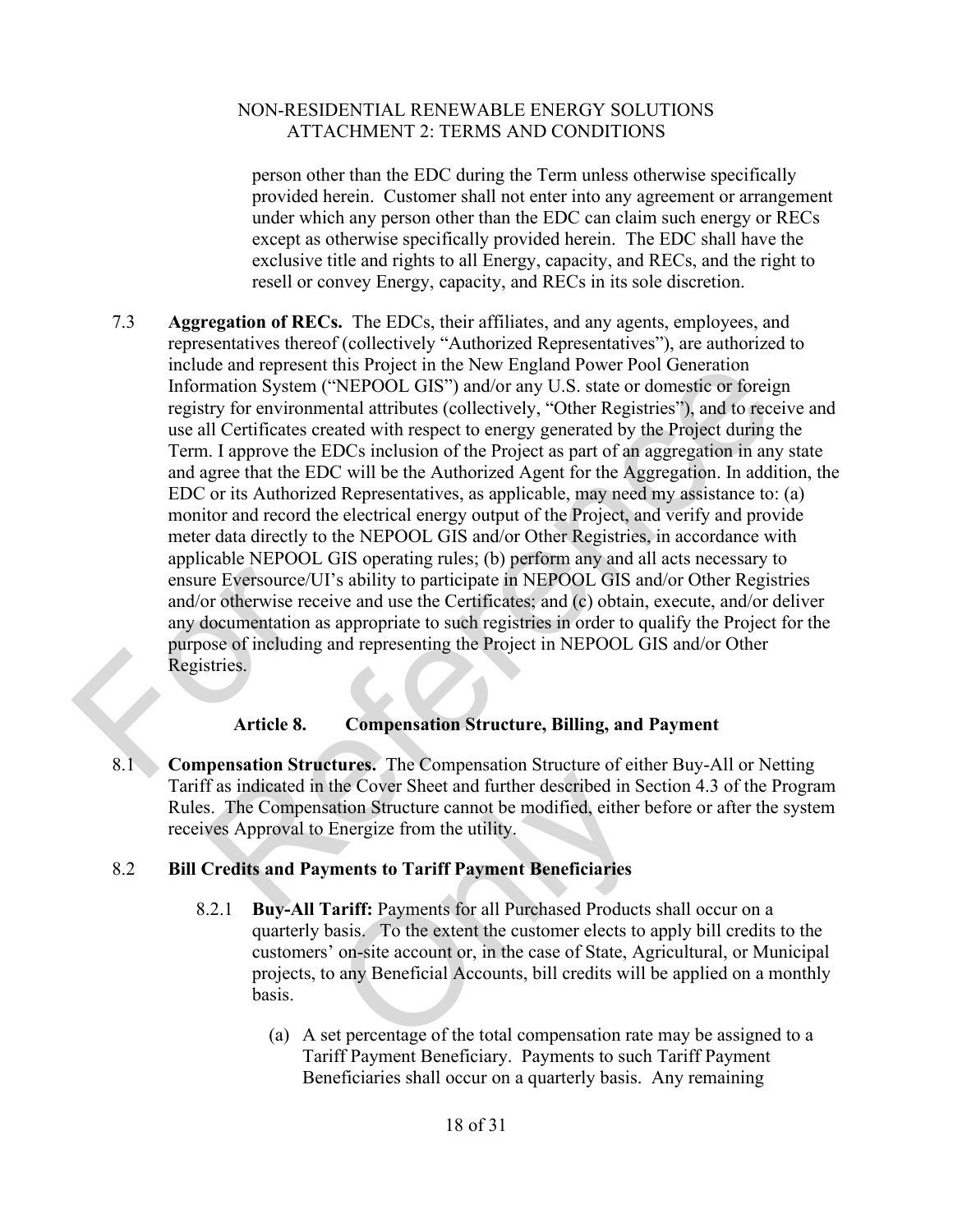compensation shall be applied to the Customer of Record's bill in the form of monetary (i.e., dollars, not kWh) credits applied to the Customer on the Customer's bill.

- (b) If the Customer of Record chooses to modify the percentage of the total compensation rate assigned to a Tariff Payment Beneficiary at any time after the project has received an Approval to Energize letter, an administrative fee, as noted in the most current version of the Program Rules, as may be amended from time to time, will be charged each time such request is made.
- (c) If a Bidder elects to provide direct payments to a Tariff Payment Beneficiary in the instance contemplated in Section 3.1.2 of the Program Rules, the Bidder must clearly identify the following: 1) the percentage of total compensation to be paid to a Tariff Payment Beneficiary, and 2) the percentage of total compensation to be paid to each of the Customers of Record associated with each existing revenue meter. One hundred (100) percent of the compensation can be allocated to a Tariff Payment Beneficiary. such request is made.<br>
(c) If a Bidder elects to provide direct payments to a Tariff Payment<br>
Benchiciary in the instance contemplated in Section 3.1.2 of the<br>
Program Rules, the Bidder must clearly identify the following:
- 8.2.2 **Netting Tariff:** The Total Incentive Payment will be divided between two compensation options i) a monetary on-bill credit that will be applied to the Customer of Record's EDC billing account for the Project Site to offset any bill charges on a monthly basis and ii) a quarterly cash payment provided to a Tariff Payment Beneficiary ("REC Payments"). 8.2.2 Netting Tari<br>
compensation<br>
Customer of<br>
bill charges c<br>
Tariff Payme<br>
(a) REC I<br>
Custon
	- (a) REC Payments shall be made on a quarterly basis to either the Customer of Record or to a Tariff Payment Beneficiary.
	- 8.2.3 **Payments to Tariff Payment Beneficiary:** The Customer of Record must certify and approve any payments to be made to a Tariff Payment Beneficiary. If the Customer of Record chooses to redesignate the Tariff Payment Beneficiary at any time after the project has received an Approval to Energize letter, an administrative fee, as noted in the most current version of the Program Rules, as may be amended from time to time, will be charged each time such request is made. to Tariff Payment Beneficiary: The Cust<br>approve any payments to be made to a Tar<br>omer of Record chooses to redesignate the<br>y at any time after the project has received<br>dministrative fee, as noted in the most curre<br>culles,
	- 8.2.4 If a Tariff payment results in a net bill credit to the Customer, the credit balance will be carried forward indefinitely until the end of the 20-year term as provided for in the EDC's terms and conditions.
		- (a) Customers may receive an On-Bill Credit Cash Out payment for any accrued Monetary Bill Credits at the end of the 20-year term.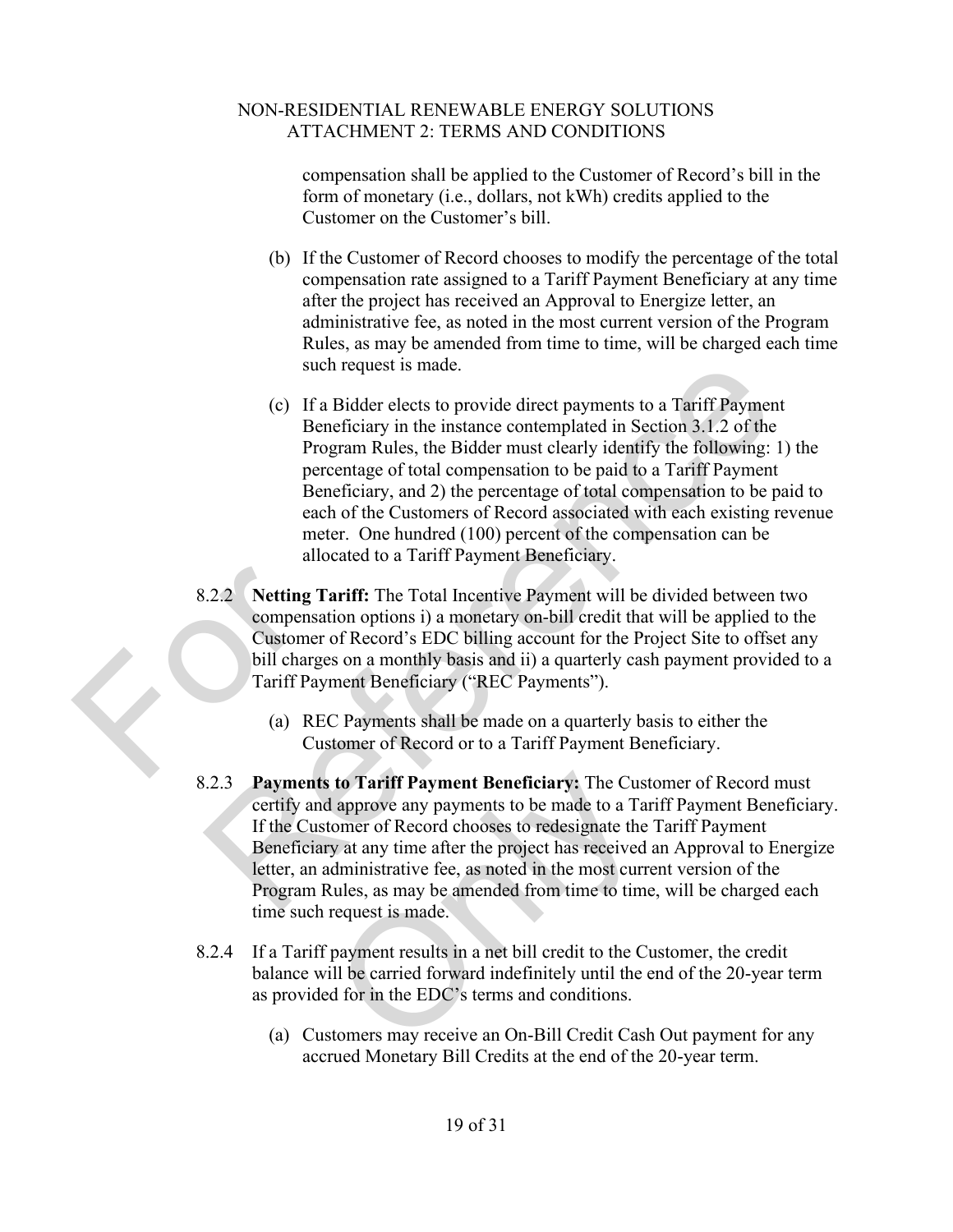- (b) Such credits shall also be transferable in the event that the owner of the Facility changes.
- (c) The EDCs will provide all Customers of Record who have received an On-Bill Credit Cash Out of \$600 or more in a calendar year with a 1099 tax form.
- 8.2.5 Eligibility for bill credits remains with the Project in the event that the Customer of Record at the Project Site changes. The new Customer of Record will become the Customer for purposes of the Program and will receive bill credits for the Project.
- 8.2.6 **Negative REC Payments**. In the event that a Bidder's REC price is negative, as indicated in the Cover Sheet, an invoice for negative REC payments will be issued to the Tariff Payment Beneficiary in March of each calendar year. Failure to pay such invoice in a timely manner will result in the following penalties:
	- (a) If the Tariff Payment Beneficiary misses their negative REC payment due date by more than six (6) months for three (3) consecutive years, the EDCs shall terminate the Project's eligibility under the Tariff.
	- (b) The EDC's may charge a late payment penalty of up to fifty (50) percent of the missed negative REC payments for payments made more than six (6) months late.

# 8.3 **Beneficial Account Credits** due da<br>the EI<br>the EI<br>(b) The E<br>percent<br>than si<br>8.3. Beneficial Account Cre<br>8.3.1 Pursuant to S

8.3.1 Pursuant to Section  $3(a)(4)$  of the Act, Projects for Agricultural Customers, Municipal Customers and State Customers may be sized so as to not exceed the load of a Customer Host Account and up to 5 Beneficial Accounts, plus up to 5 additional non-state or non-municipal Beneficial Accounts if such Beneficial Accounts are critical facilities as defined in subdivision (2) of subsection (a) of section 16-243y of the general statutes, and are connected to a Microgrid. The EDCs will provide for monetary crediting in the form of bill credits ("Beneficial Account Credits") to Beneficial Accounts. The EDCs will allow the Customer Host to determine the allocation percentages for each of the Beneficial Accounts subject to the requirements outlined in Section 3.2 of the Program Rules by providing the required information to the respective EDC via a spreadsheet. To be eligible as Beneficial Accounts, accounts must meet all requirements set forth in the Act. For non-state or non-municipal will become the Customer for purposes of the Program and will receive bill<br>
credits for the Project.<br>
2.6. Negative REC payments. In the event that a Bidder's REC price is negative<br>
as indicated in the Cover Sheet, an inv Customers and State Customers may be size<br>
is a Customer Host Account and up to 5 Ben<br>
onal non-state or non-municipal Beneficial<br>
Accounts are critical facilities as defined ir<br>
(a) of section 16-243y of the general statu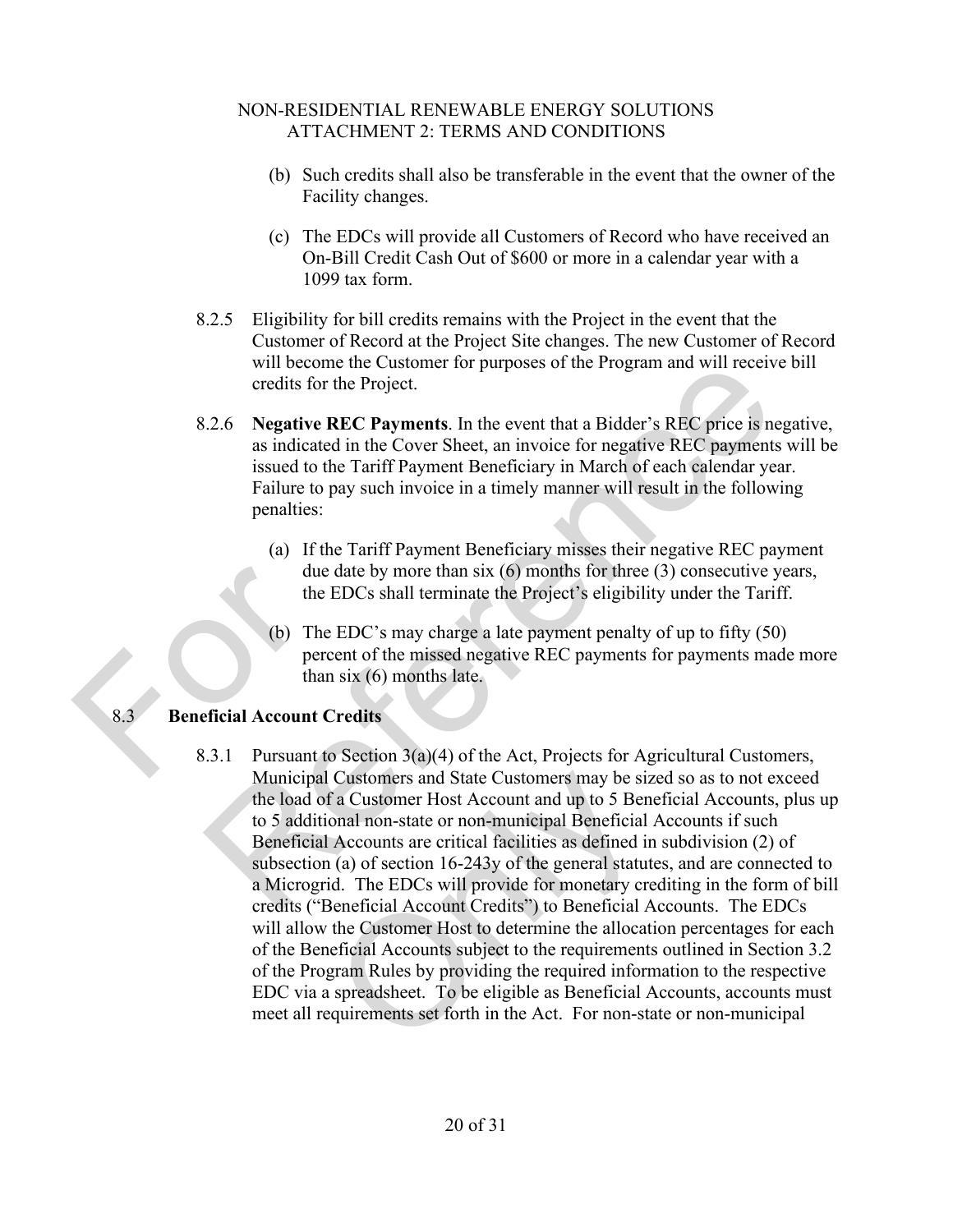critical facilities to be designated as Beneficial Accounts, they must be physically connected to the same Microgrid as the Customer Host.<sup>[1](#page-22-2)</sup>

- 8.3.2 Each Customer Host shall set credit allocation percentages for Beneficial Accounts, and each Beneficial Account shall set credit allocation percentages for each eligible individually numbered account, which may be reapportioned on an annual basis. The EDC's published Beneficial Account Allocation Guideline provides more details on the Beneficial Account allocation process.
- 8.4 **Payment Disputes.** If either Party disputes the amount paid to it by the other Party, it shall so notify the other Party in writing and such disputed amount shall be withheld by such other Party pending resolution of the dispute. Any undisputed amounts shall be paid when due. The paying Party shall be responsible to pay interest on any withheld amounts that are determined to have been properly billed, which interest shall be calculated in the same manner as interest on late payments under Section 8.6. Neither Party shall have the right to challenge any monthly bill nor to bring any court or administrative action of any kind questioning the propriety of any bill after a period of twenty-four (24) months from the date the bill was due. **near Day and Space Scheme Party design that and the solution and to a thy the other Party pending resolution of the dispute. Any undisputed amount shall be withheld by other Party pending resolution of the dispute. Any un**
- <span id="page-22-1"></span>8.5 **Payment Method.** All payments shall be made in accordance with the Tariff-specific payment method(s) described in Article 8 herein. Payments to Tariff Payment Beneficiaries shall be made in accordance with the payment instructions in the Attachment 2: Tariff Payment Beneficiary Form. 8.5 **Payment Method.** All payment method(s) desc<br>
Beneficiaries shall be m<br>
Attachment 2: Tariff Payment<br>
8.6 **Interest on Late Payment**<br>
(and including) the due of<br>
8.7 **Taxes.** Customer shall pauthority ("Government<br>
the
	- 8.6 **Interest on Late Payment.** All overdue payments hereunder shall bear interest from (and including) the due date to (but excluding) the date of payment at the Interest Rate.
	- 8.7 **Taxes.** Customer shall pay or cause to be paid all taxes imposed by any government authority ("Governmental Charges") on or with respect to the Facility or production from the Facility arising prior to Delivery. The EDC shall pay or cause to be paid all Governmental Charges on or with respect to the Purchased Products at and after Delivery (other than ad valorem, franchise or income taxes that are related to the sale of the Purchased Products and are, therefore, the responsibility of the Customer). Nothing shall obligate or cause a Party to pay or be liable to pay any Governmental Charges for which it is exempt under the law. A tax shall not include any penalty or fines. France Delivery. The EDC shall pay or causes on or with respect to the Purchased Produm, franchise or income taxes that are related and are, therefore, the responsibility of the C rty to pay or be liable to pay any Governm

# **Article 9. Performance Assurance**

<span id="page-22-0"></span>9.1 **Provision of Performance Assurance.** Customer shall be required to post Performance Assurance in the amount as specified on the Cover Sheet by the Effective Date to secure

<span id="page-22-2"></span> $1$  Refer to the Beneficial Account Credit Allocation Guideline for further guidance regarding re-designation of Beneficial Accounts.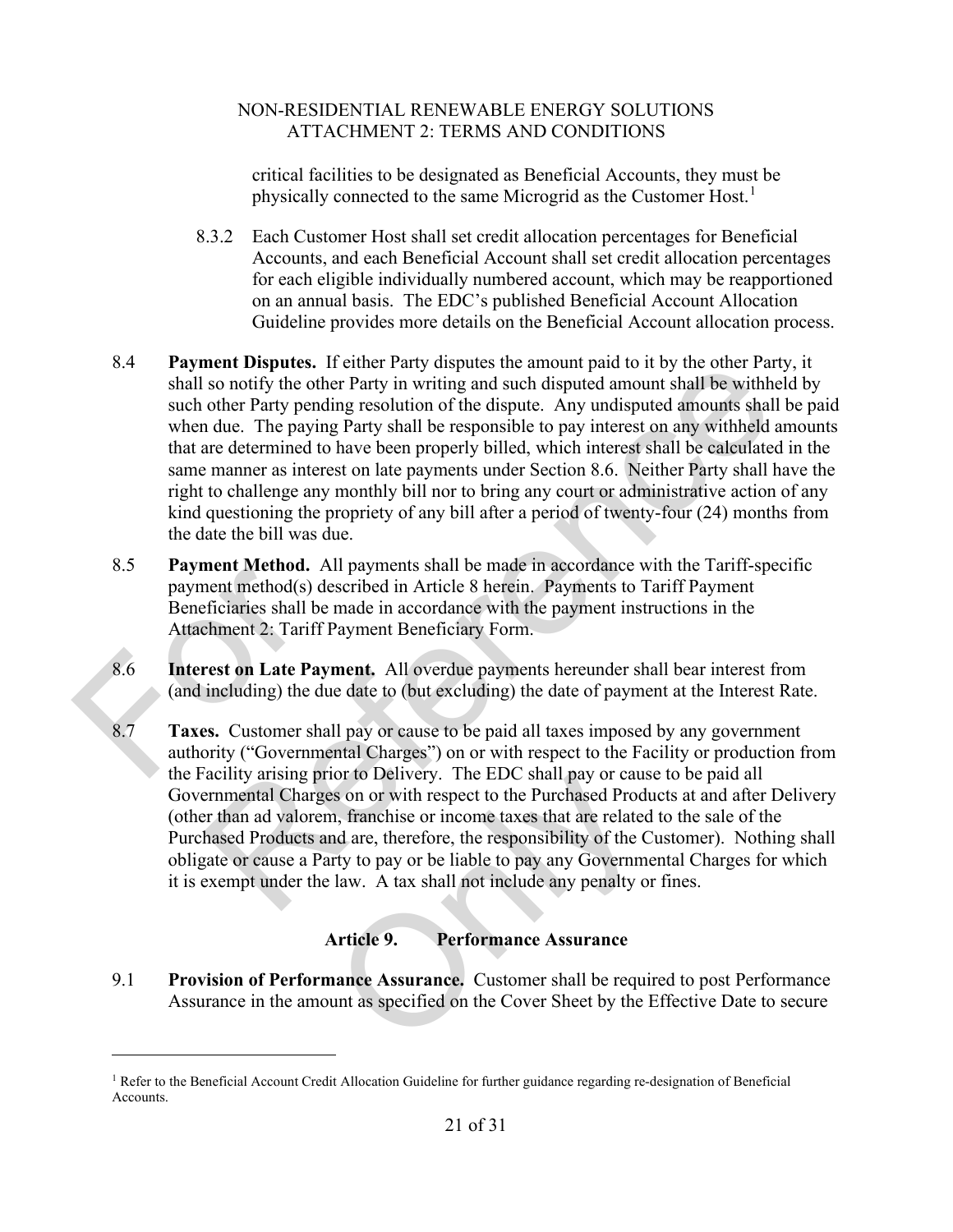Customer's obligations under this Agreement. Customer's failure to provide said Performance Assurance as required shall result in automatic termination of this Agreement.

9.2 **Return of Performance Assurance** Performance Assurance shall be returned to the current Tariff Payment Beneficiary, or in the event that a Tariff Payment Beneficiary is not elected, the current Customer only if one of the following conditions is met: i) the Project timely receives Approval to Energize and begins producing energy that qualifies as zero emission or low emission (as applicable); ii) termination of the Project's eligibility under the Tariff for failure to receive Regulatory Approval satisfactory in substance to the EDC; or iii) the Project's eligibility under the Tariff is terminated due to a force majeure event. For purposes of clarification, EDC has no obligation to return Performance Assurance if the Agreement is terminated due to an Event of Default by Customer.

# **Article 10. Covenants, Representations and Warranties**

- <span id="page-23-0"></span>10.1 **Customer Covenants, Representations and Warranties.** On and as of the Effective Date, and upon Delivery, Customer hereby covenants, represents and warrants to the EDC as follows:
	- 10.1.1 Customer has and, at all times during the Term will have, all necessary power and authority to execute, deliver and perform its obligations hereunder;
- 10.1.2 The execution, delivery and performance of this Agreement by Customer has been duly authorized by all necessary action and does not violate any of the terms or conditions of Customer's governing documents, or any contract to which it is a party, or any law, rule, regulation, order, judgment or other legal or regulatory determination applicable to Customer; Date, and upon Delivery<br>EDC as follows:<br>10.1.1 Customer has and<br>authority to execu<br>10.1.2 The execution, de<br>duly authorized by<br>conditions of Cus<br>party, or any law, bility under the Tariff for failure to receive Regulatory Approval satisfactory in<br>tance to the EDC; or iii) the Project's eligibility under the Tariff is terminated due<br>tace majeure event. For purposes of clarification, E
	- 10.1.3 To the Customer's knowledge, there is no pending or threatened litigation, arbitration or administrative proceeding that materially adversely affects the Subscriber Organization's ability to perform its obligations under the tariff;
	- 10.1.4 The Tariff Payment Beneficiary is not Bankrupt and there are no proceedings pending or being contemplated by it or, to its knowledge, threatened against it which would result in it being or becoming Bankrupt;
	- 10.1.5 Customer and Tariff Payment Beneficiary, as applicable, shall sell and Deliver and EDC shall purchase and receive all right, title, and interest in and to the energy, capacity, and RECs in accordance with the Tariff Agreement and the Terms and Conditions herein for the entire twenty- (20-) year term; pplicable to Customer;<br>er's knowledge, there is no pending or threadministrative proceeding that materially advanization's ability to perform its obligation<br>ment Beneficiary is not Bankrupt and there<br>ng contemplated by it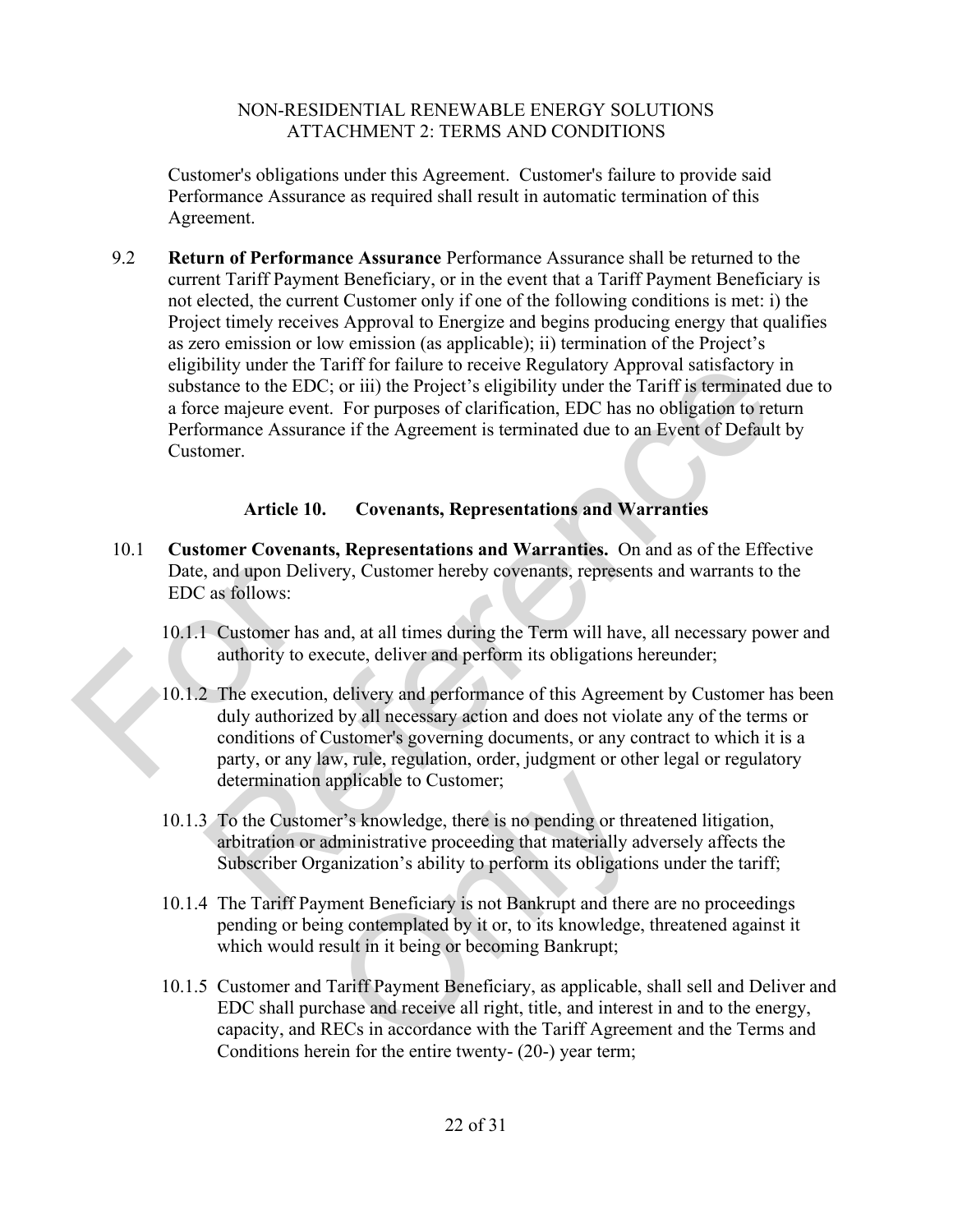- 10.1.6 At the time of Delivery, Customer shall convey title to any and all of the Energy, capacity, and RECs Delivered to the EDC in accordance with the Tariff and Terms and Conditions.
- 10.1.7 The Energy and RECs must be free and clear of any and all liens or other encumbrances or title defects and Customer further represents that any and all of the Energy and RECs represent generation from a Facility that has been qualified by the Authority as eligible to produce RECs pursuant to the Renewable Portfolio Standard and that such Facility is substantially as described in the Cover Sheet;
- 10.1.8 Upon each Delivery, Customer warrants to the EDC that (A) it has sold and transferred the Energy and RECs once and only once exclusively to the EDC; (B) the RECs and any other Environmental Attributes sold hereunder have not expired and have not been, nor will be sold, retired, claimed or represented as part of electricity output or sale, or used to satisfy any renewable energy or other carbon or renewable generation attribute obligations under the RPS or in any other jurisdiction; (C) that it has made no representation in writing or otherwise, that any third-party has received, or has obtained any right to, such RECs that are inconsistent with the rights being acquired by the EDC hereunder, including, but not limited to, any right to use the RECs to meet the renewable energy requirements in any other state or jurisdiction, or any other renewable energy program; and (D) the RECs, as applicable, meet statutory requirements as they existed as of the effective date; not limited to, any<br>requirements in an<br>program; and (D)<br>existed as of the e<br>10.1.9 If Customer's Fac<br>the Bid Preference<br>Customer covenar<br>applicable Bid Pr 8 Upon each Delivery, Customer warrants to the EDC that (A) it has sold and<br>transferred the Energy and RECs once and only once exclusively to the EDC; (B)<br>the RECs and any other Environmental Attributes sold hereunder hav
	- 10.1.9 If Customer's Facility has been awarded this Agreement based, in part, on any of the Bid Preferences applicable to the RFP for which the Project was selected, Customer covenants that the Facility has been constructed in accordance with the applicable Bid Preference criteria;
	- 10.1.10Customer warrants that as of the In-Service Date and continuing thereafter, the Facility will be qualified to produce Connecticut Class I Renewable Energy Credits that meet the requirements of the Program; and
	- 10.1.11Customer covenants that, if they indicated at the time of Bid submission that additional load was expected to materialize attributable to transportation electrification (i.e., electric vehicles) and/or fuel switching (i.e., air source heat pumps), they will inform the Companies immediately and provide accompanying proof of installation when the associated beneficial electrification load materializes, but no later than five years from the In-Service Date. ants that as of the In-Service Date and conti<br>qualified to produce Connecticut Class I R<br>et the requirements of the Program; and<br>nants that, if they indicated at the time of B<br>was expected to materialize attributable to<br>i.
	- 10.2 **The EDC Covenants, Representations, and Warranties.** On, as of the Effective Date, and upon Delivery, the EDC hereby represents and warrants to Customer as follows: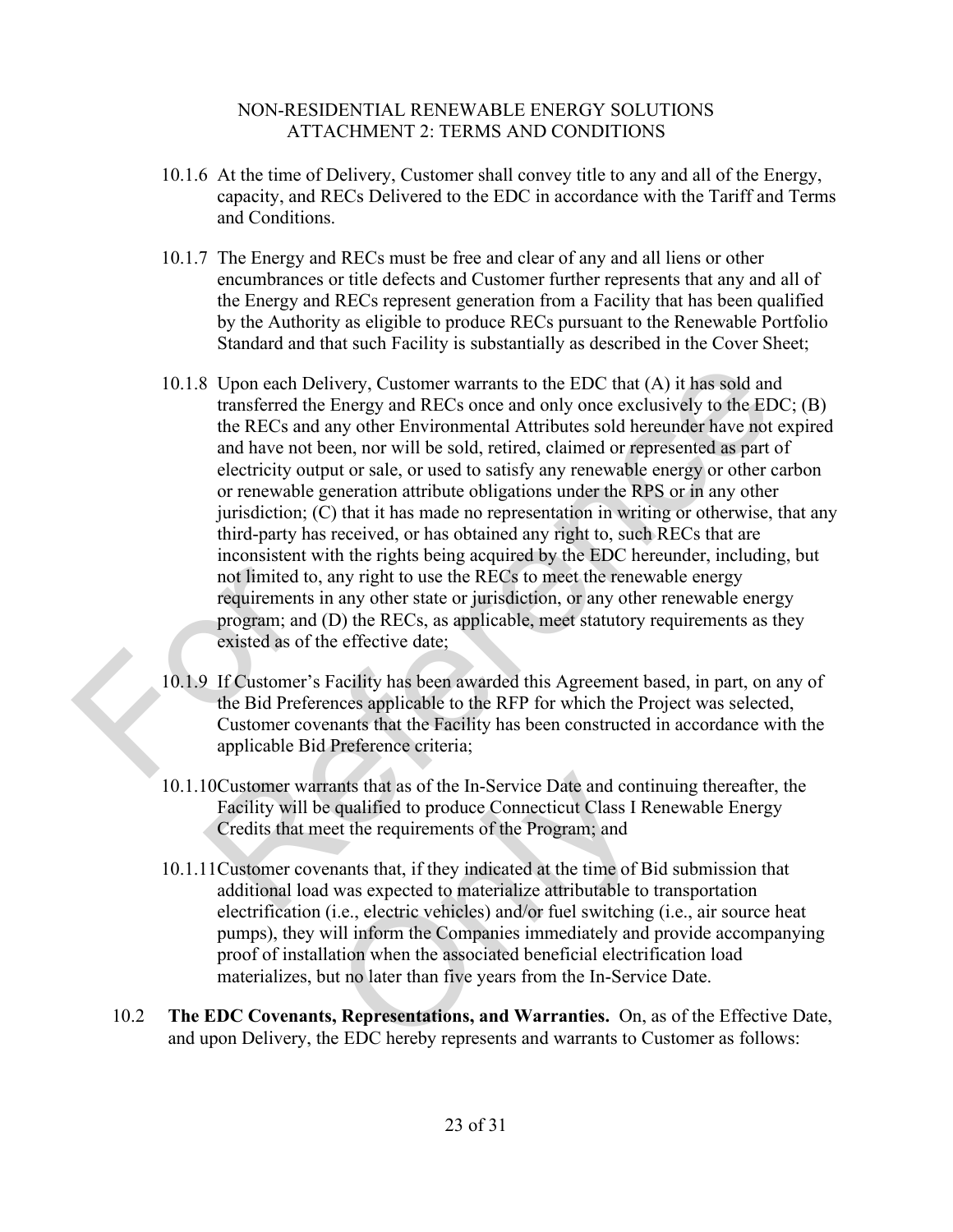- 10.2.1 The EDC has, and at all times during the Term will have, all necessary power and authority to execute, deliver and perform its obligations hereunder;
- 10.2.2 The execution, delivery and performance of this Agreement by the EDC has been duly authorized by all necessary action and does not violate any of the terms or conditions of the EDC's governing documents, or any contract to which it is a party, or any law, rule, regulation, order, judgment or other legal or regulatory determination applicable to the EDC;
- 10.2.3 There is no pending or (to the EDC's knowledge) threatened litigation or administrative proceeding that materially adversely affects the EDC's ability to perform its obligations under this Agreement; and
- 10.2.4 The EDC is not Bankrupt and there are no proceedings pending or being contemplated by it or, to its knowledge, threatened against it which would result in it being or becoming Bankrupt.

# **Article 11. Change to Customer of Record; Designation of Tariff Payment Beneficiaries; Assignment**

- 11.1 **Change to Customer of Record.** This Agreement will be automatically transferred by Customer to a new Customer of Record, if the Customer of Record changes at any point throughout the duration of the Tariff Term. When transferred, this Agreement shall be binding upon, shall inure to the benefit of, and may be performed by the transferee of the Customer, except that no transfer of this Agreement by Customer shall operate to release the Customer from any of its obligations under this Agreement unless the EDC (or its successors or assigns) consents in writing to the transfer and expressly releases the transferor from its obligations thereunder. Such transfer must be communicated to the EDC in writing at least thirty (30) days prior to such transfer becoming effective. In addition, the original Customer, new Customer of Record, and Tariff Payment Beneficiary shall sign and provide an updated Tariff Payment Beneficiary Form thirty days before the transfer is scheduled to occur. 11.1 Change to Customer of<br>Customer to a new Cust<br>throughout the duration<br>binding upon, shall inure<br>Customer, except that no<br>the Customer from any of<br>successors or assigns) co<br>transferor from its oblige There is no pending or (to the EDC s knowledge) threatened lingation or<br>dministrative proceeding that materially adversely affects the EDC's ability to<br>perform its obligations under this Agreement; and<br>4 The EDC is not Ban
	- 11.2 **Designating Tariff Payment Beneficiaries.** Customers can designate a Tariff Payment Beneficiary to receive a portion of the Purchase Price for Buy-All systems and the Purchase Price for RECs for Netting Tariff Systems. Such initial Tariff Payment Beneficiary must be designated at the time of Bid submission. st thirty (30) days prior to such transfer bec<br>Customer, new Customer of Record, and Ta<br>and provide an updated Tariff Payment Be<br>er is scheduled to occur.<br>**ayment Beneficiaries.** Customers can des<br>a portion of the Purchase
	- 11.3 **Changing Tariff Payee or Tariff Payment Allocation Percentage.** A System Owner may submit a revised Tariff Payment Beneficiary Form once per calendar year. As part of this revision, the Customer may change the allocation of direct cash payments vs. monetary on-bill credits for Buy-All systems, as well as the Tariff Payment Beneficiary and/or any relevant payment information. An administrative fee, as noted in the most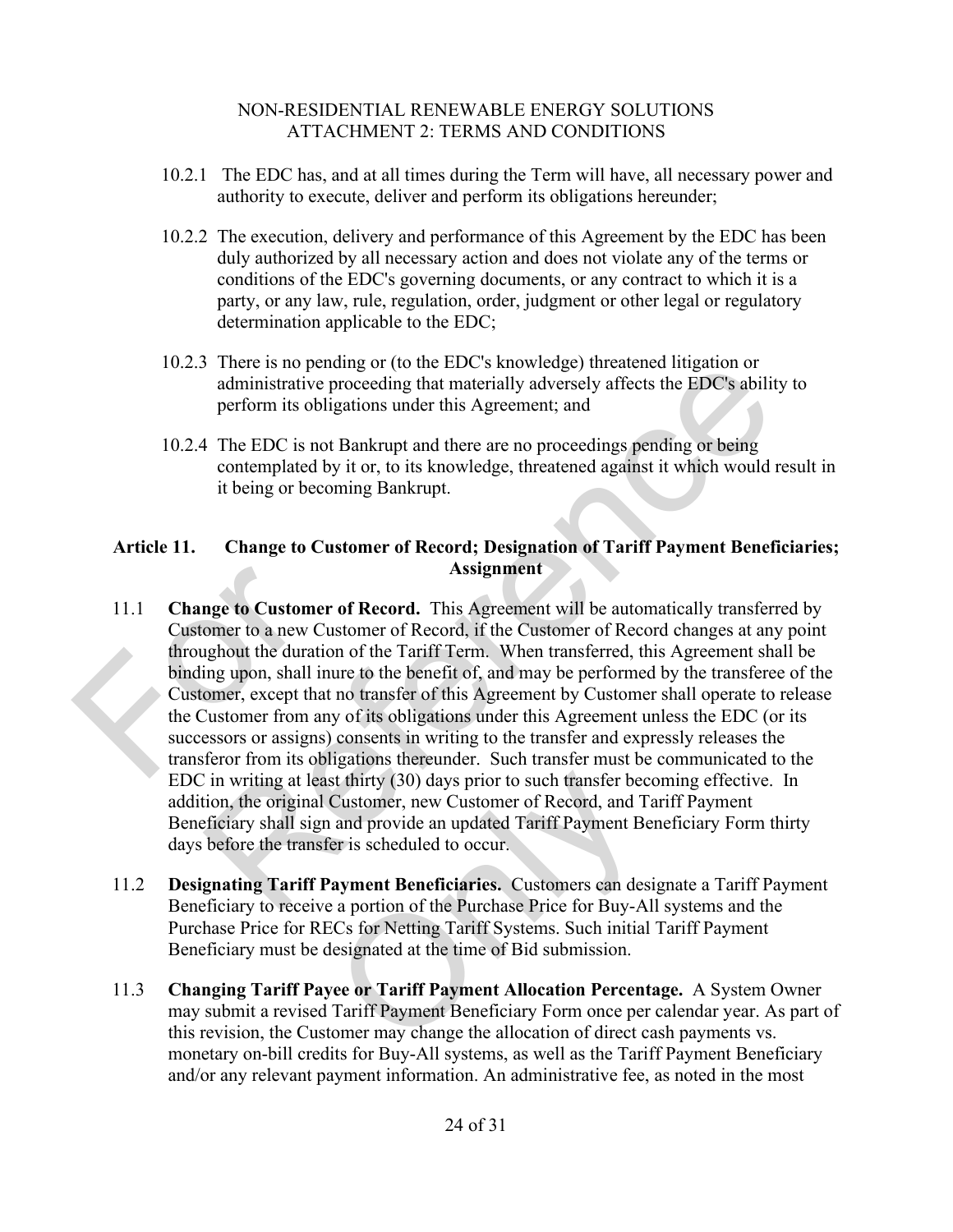current version of the Program Rules, as may be amended from time to time, will be charged for any updates to the Tariff Payment Beneficiary forms.

- 11.4 **Permitted Assignment by the EDC.** The EDC shall have the right to assign this Agreement without consent of Customer in connection with any merger, consolidation, exchange of all of the common stock or other equity interests or other similar transactions involving the EDC that is approved by the Authority.
- 11.5 **Prohibited Transfers Assignments.** Any purported transfer or assignment of this Agreement not in compliance with the provisions of this Article 11 shall be null and void.

# **Article 12. Regulatory Approval; Cost Recovery**

- 12.1 **Failure to Obtain Regulatory Approval.** If the EDC notifies Customer that it has received an order from the Authority regarding this Agreement that is not acceptable either in form or substance to the EDC in its sole discretion, the EDC may terminate this Agreement within thirty (30) days after the date of the order. The EDC must provide notice of such termination to Customer in accordance with the provisions of Article 14. Upon such termination, neither Party shall have any further liability hereunder.
- 12.2 **EDC Cost Recovery.** The Parties recognize and agree that this Agreement and the amounts to be paid to Customer for Purchased Products hereunder, and the reasonable and prudently incurred costs and fees incurred by the EDC associated with this Agreement, are premised upon Authority approval. If the Authority fails to authorize the EDC's full cost recovery of these reasonable and prudently incurred costs and fees, then the EDC may immediately terminate this Agreement. Upon such termination,<br>12.2 EDC Cost Recovery. T<br>amounts to be paid to Cu<br>and prudently incurred c<br>Agreement, are premised<br>EDC's full cost recovery<br>the EDC may immediate inement not in compliance with the provisions of this Article 11 shall be null and void and the Article 12. Regulatory Approval, Cost Recovery<br>
are to Obtain Regulatory Approval. If the EDC notifies Customer that it has<br>
v

# **Article 13. Events of Default; Remedies**

- <span id="page-26-0"></span>13.1 **Events of Default.** An "Event of Default" shall mean, with respect to a Party (a "Defaulting Party"), the occurrence of any of the following:
- 13.1.1 If Customer, on behalf of or associated with the NRES Project, receives, has received, or seeks to receive, EDC ratepayer funded incentives or subsides, including, but not limited to, net metering, virtual net metering, Public Utility Regulatory Policies Act ("PURPA") tariffs, LREC/ZREC contracts, SCEF agreements, Public Act 18-50 tariffs other than those in this Program, any other contract or program of any kind in which an EDC purchases the Facility's energy, capacity, or renewable attributes, and grants or rebates from the Connecticut Green Bank and any of its predecessors or any successor agency or fund or the Conservation and Load Management Program (subject to the clarifications in Section 2.1.5 of the Program Rules); ticle 13. Events of Default; Remedies<br>
In "Event of Default" shall mean, with resp<br>
he occurrence of any of the following:<br>
he behalf of or associated with the NRES Prc<br>
less to receive, EDC ratepayer funded incent<br>
not li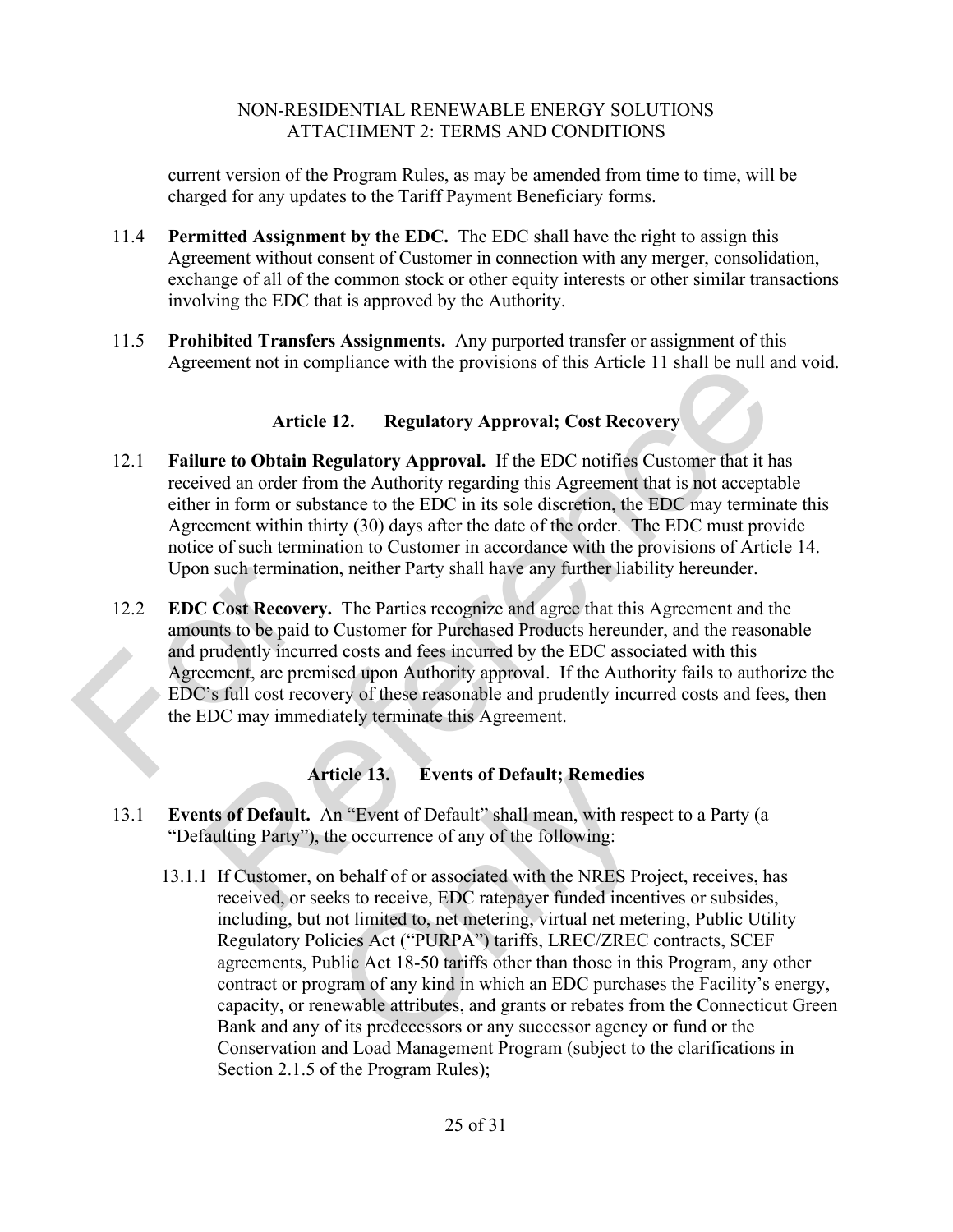- 13.1.2 If Customer fails to satisfy any and all of the conditions set forth in the Tariff, including the Terms and Conditions contained herein;
- 13.1.3 If the NRES Project is not In-Service within 3 years of the date of PURA approval of the Tariff award;
- 13.1.4 If the NRES Project is not In-Service for the entire term of the Tariff (20 years);
- 13.1.5 If the NRES Project does not Deliver energy and/or RECs for the entire 20-year Tariff term;
- 13.1.6 If Customer fails to Deliver Energy and/or RECs from the Facility to the EDC for twelve (12) consecutive months, subject to PURA approval;
- 13.1.7 If PURA, or its successor organization, rules a Subscriber Organization to be ineligible under the Tariff for any reason;
- 13.1.8 If Customer fails to operate the Facility approved in the EDC's RFP selection process, which includes, but is not limited to, differences in location, size and type;
- 13.1.9 If the Facility Size exceeds the statutory limits for a low emission or zero emission Project, as applicable;
- 13.1.10If the final In-Service Facility Size is greater than the approved as-Bid Facility Size plus five (5) percent;
- 13.1.11If the final In-Service Facility Size falls outside of the size limits for the category in which the Project was Bid, subject to the five (5) percent variation noted in section 13.1.10; 13.1.9 If the Facility Size<br>Project, as applica<br>Project, as applica<br>13.1.10If the final In-Ser<br>Size plus five (5)<br>13.1.11If the final In-Ser<br>in which the Proje<br>section 13.1.10; Family term,<br>
if Customer fails to Deliver Energy and/or RECs from the Facility to the EDC for<br>
twelve (12) consecutive months, subject to PURA approval;<br>
If PURA, or its successor organization, rules a Subscriber Organiz
	- 13.1.12if a Party materially breaches any or all of its obligations as described in this Agreement and such breach is not cured within twenty (20) Business Days of written notice of such breach from the other Party;
	- 13.1.13if any representation or warranty or covenant made by a Party in Article 10 of this Agreement proves to have been misleading or false in any material respect when made; and/or Trially breaches any or all of its obligations at such breach is not cured within twenty (20<br>of such breach from the other Party;<br>tation or warranty or covenant made by a Pa<br>ves to have been misleading or false in any<br>mes
	- 13.1.14if a Party becomes Bankrupt.

### <span id="page-27-0"></span>13.2 **Remedies Upon Default.**

13.2.1 **Remedies.** Upon the occurrence and continuation of an Event of Default, the other Party (the "Non Defaulting Party") may (i) terminate this Agreement upon written notice to the Defaulting Party, (ii) withhold any payments due in respect of this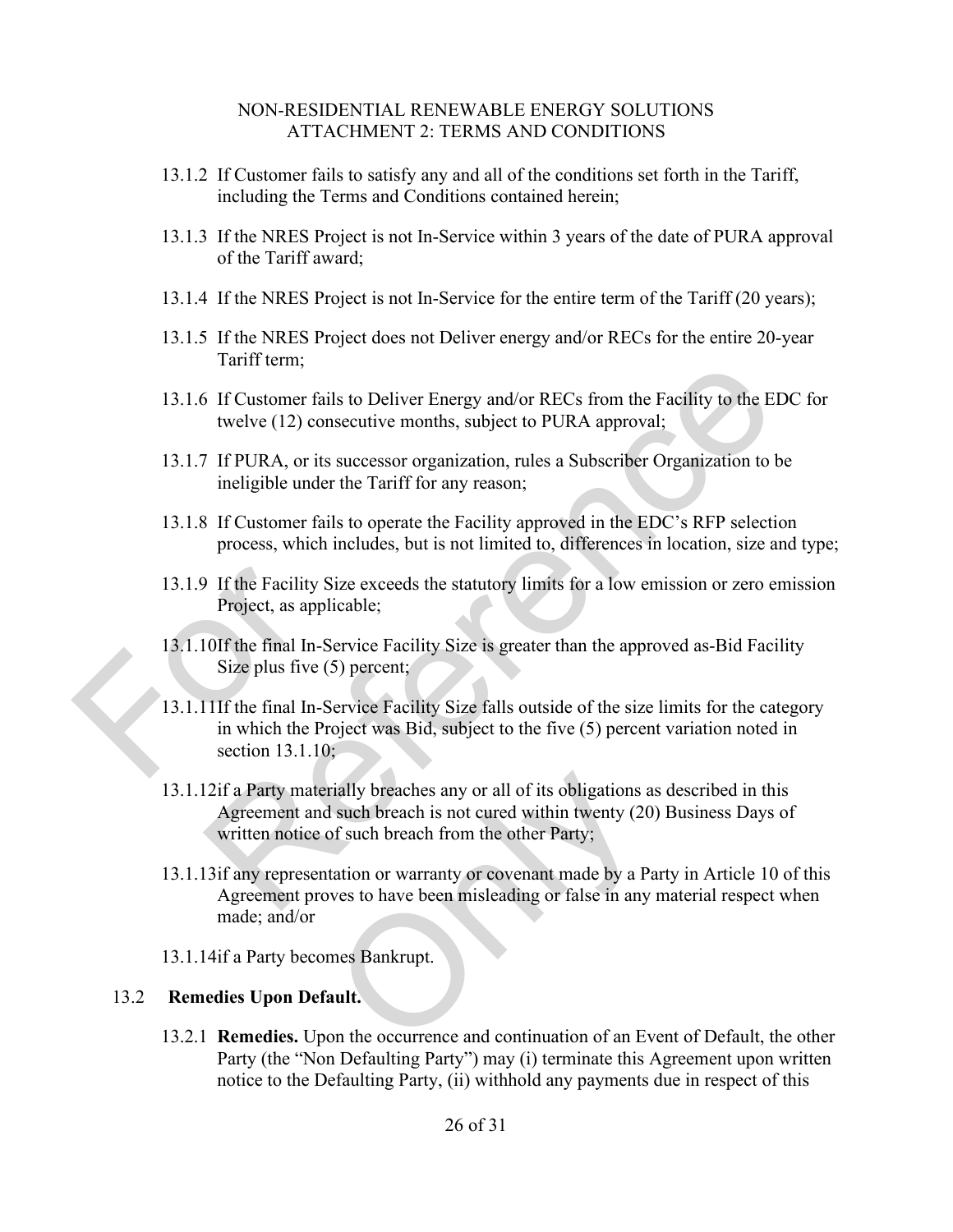Agreement to the extent of its damages pursuant to this Section [13.2.1,](#page-27-0) and/or (iii) exercise such remedies as provided in this Agreement. Both Parties hereby stipulate that the remedies set forth in this Section [13.2.1](#page-27-0) are reasonable in light of the anticipated harm and the difficulty of estimation or calculation of actual damages, and each Party hereby waives the right to contest such payments as an unreasonable penalty.

13.2.2 **Suspension of Performance.** Notwithstanding any other provision hereof, if an Event of Default has occurred and is continuing, the Notifying Party may, on notice to the other Party, suspend performance of its obligation to deliver and sell, or receive and purchase, as applicable, LRECs or ZRECs until such Event of Default is cured; *provided, however,* that any suspension shall not extend the Delivery Term period. Any such suspension shall be without prejudice to any remedy provided herein or otherwise available at law or in equity, including the right to subsequently terminate under Section 13.2.1.

# 13.2.3 **Other EDC Remedies.**

- (a) With respect to a Customer default pursuant to Section 13.1.1, (i) this Agreement shall be deemed to have terminated automatically as of the date of such receipt, (ii) Customer shall forfeit its Performance Assurance to the EDC, and (iii) Customer shall promptly return any amounts to the EDC paid for any Energy and RECs under this Agreement subsequent to receipt of such grant or rebate. Agreement sl<br>
such receipt,<br>
EDC, and (iii)<br>
for any Energ<br>
grant or rebat<br>
(b) With respect<br>
Project is not<br>
Tariff award notice to the other Party, suspend performa[nc](#page-27-0)e of its obligation to deliver and sell<br>or receive and purchase, as applicable, LRECs or ZRECs until such Event of<br>Default is cured; *however*, that any suspension shall not ex
	- (b) With respect to a Customer default pursuant to Section 13.1.3 (the NRES Project is not In-Service within 3 years of the date of PURA approval of the Tariff award), this Tariff shall terminate immediately and automatically.
	- (c) With respect to a Customer default pursuant to Section 13.1.6, the EDC shall have the right to terminate this Agreement without further liability on the part of the EDC, by giving Customer fifteen (15) Business Days' notice. ect to a Customer default pursuant to Sectio<br>ght to terminate this Agreement without functions of the U.S. by giving Customer fifteen (15) Business<br>ect to a Customer default pursuant to Sections Tariff shall terminate imme
	- (d) With respect to a Customer default pursuant to Section 13.1.9, 13.1.10, and/or 13.1.11, this Tariff shall terminate immediately and automatically.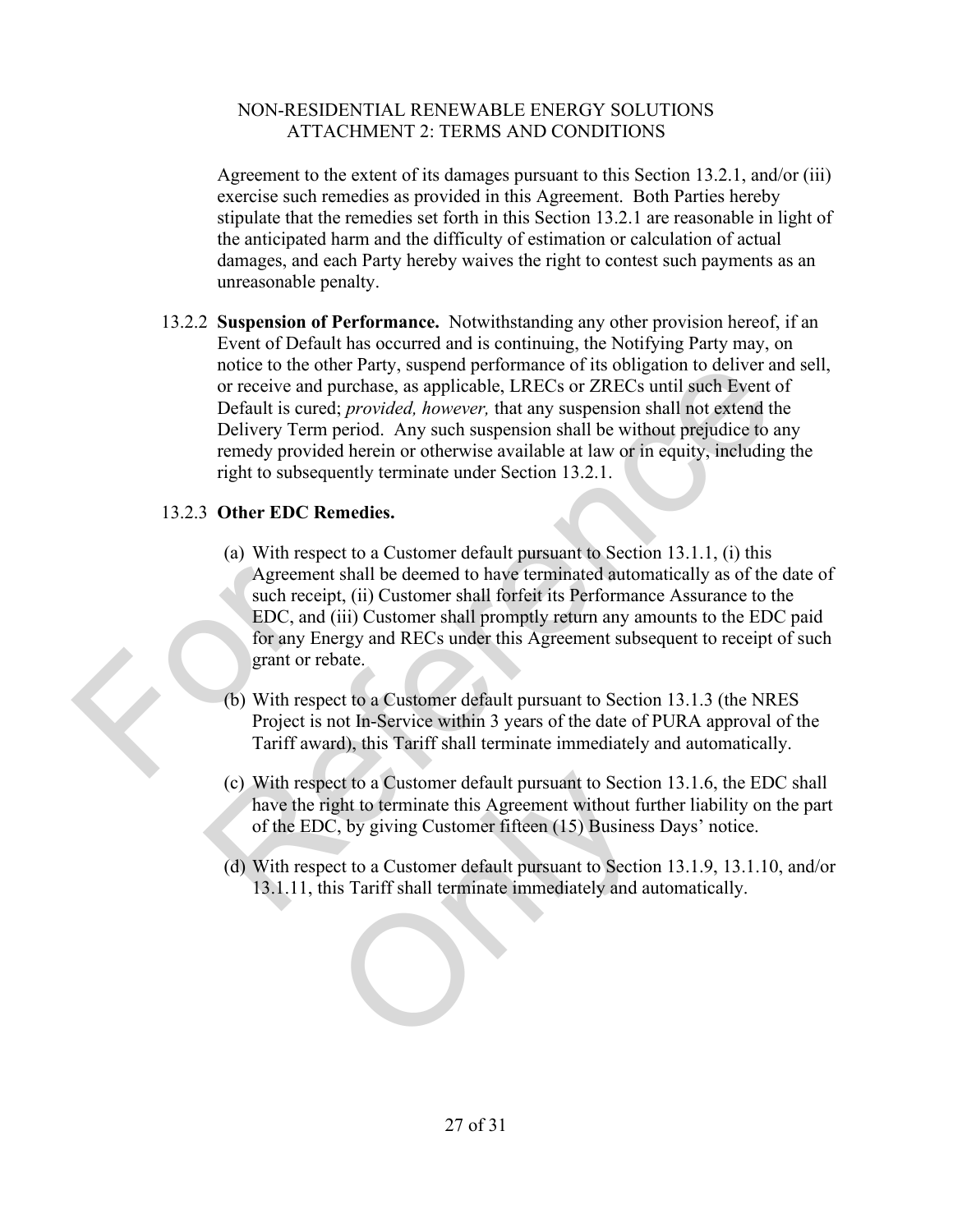# **Article 14. Notices and Contact Information**

- <span id="page-29-0"></span>14.1 Any notice, demand, or request permitted or required under this Agreement shall be in writing and shall be delivered in person, by prepaid overnight United States mail or by overnight courier service, return receipt requested, to a Party at the applicable address set forth in the Cover Sheet.
- 14.2 Notices by hand delivery shall be effective at the close of business on the day actually received, if received during receiving party's business hours on a Business Day, and otherwise shall be effective at the close of business on the next Business Day. Notice by overnight United States mail or overnight courier service shall be effective on the close of business on the next Business Day after such notice was sent.
- 14.3 Any correspondence related to the Performance Assurance should be sent to the Credit contact at the applicable address set forth in the Cover Sheet.
- 14.4 The notice, contact or accounting information specified in the Cover Sheet and in this [Article 14](#page-29-0) may be changed from time to time by written notice by either Party to the other Party without amendment of this Agreement However, such written notice shall not be used for the purposes of Article 11.

# **Article 15. Force Majeure**

15.1 **Force Majeure.** (a) Except as otherwise set forth in this Agreement, neither Party shall be liable to the other Party for failure or delay in the performance of any obligation under this Agreement during the Term if and to the extent that such delay or failure is due to a Force Majeure Event. The Party claiming Force Majeure shall notify the other Party of the occurrence thereof as soon as possible and shall use reasonable efforts to resume performance immediately. (b) In no event shall a claim of Force Majeure or a Force Majeure Event operate to extend the Delivery Term Start Date of this Agreement. (c) After the Delivery Term Start Date, in no event shall a claim of Force Majeure or a Force Majeure Event operate to extend the Delivery Term of this Agreement. (d) After the Delivery Term Start Date, in the event of (i) a Force Majeure Event of twelve (12) consecutive months duration, or (ii) Force Majeure Events cumulatively totaling twelve (12) months, in which Customer fails to deliver any LRECs or ZRECs from the Facility to the EDC, the EDC shall have the right to terminate this Agreement without further liability to the EDC, by giving Customer fifteen (15) Business Days written notice. not be used for the purpo<br>
15.1 Force Majeure. (a) Ex<br>
be liable to the other Par<br>
this Agreement during the<br>
Force Majeure Event. T<br>
the occurrence thereof as<br>
performance immediatel was shall be relective at the close of business on the next Business Day. Notice by<br>thight United States mail or overnight courier service shall be effective on the close<br>ness on the next Business Day after such notice was tely. (b) In no event shall a claim of Force<br>e to extend the Delivery Term Start Date of<br>rm Start Date, in no event shall a claim of F<br>e to extend the Delivery Term of this Agree<br>Date, in the event of (i) a Force Majeure E

# **Article 16. Limitation of Liability**

16.1 WITH RESPECT TO ANY LIABILITY HEREUNDER, NEITHER CUSTOMER NOR THE EDC SHALL BE LIABLE TO THE OTHER FOR ANY CONSEQUENTIAL, INCIDENTAL, PUNITIVE, EXEMPLARY OR INDIRECT DAMAGES, LOST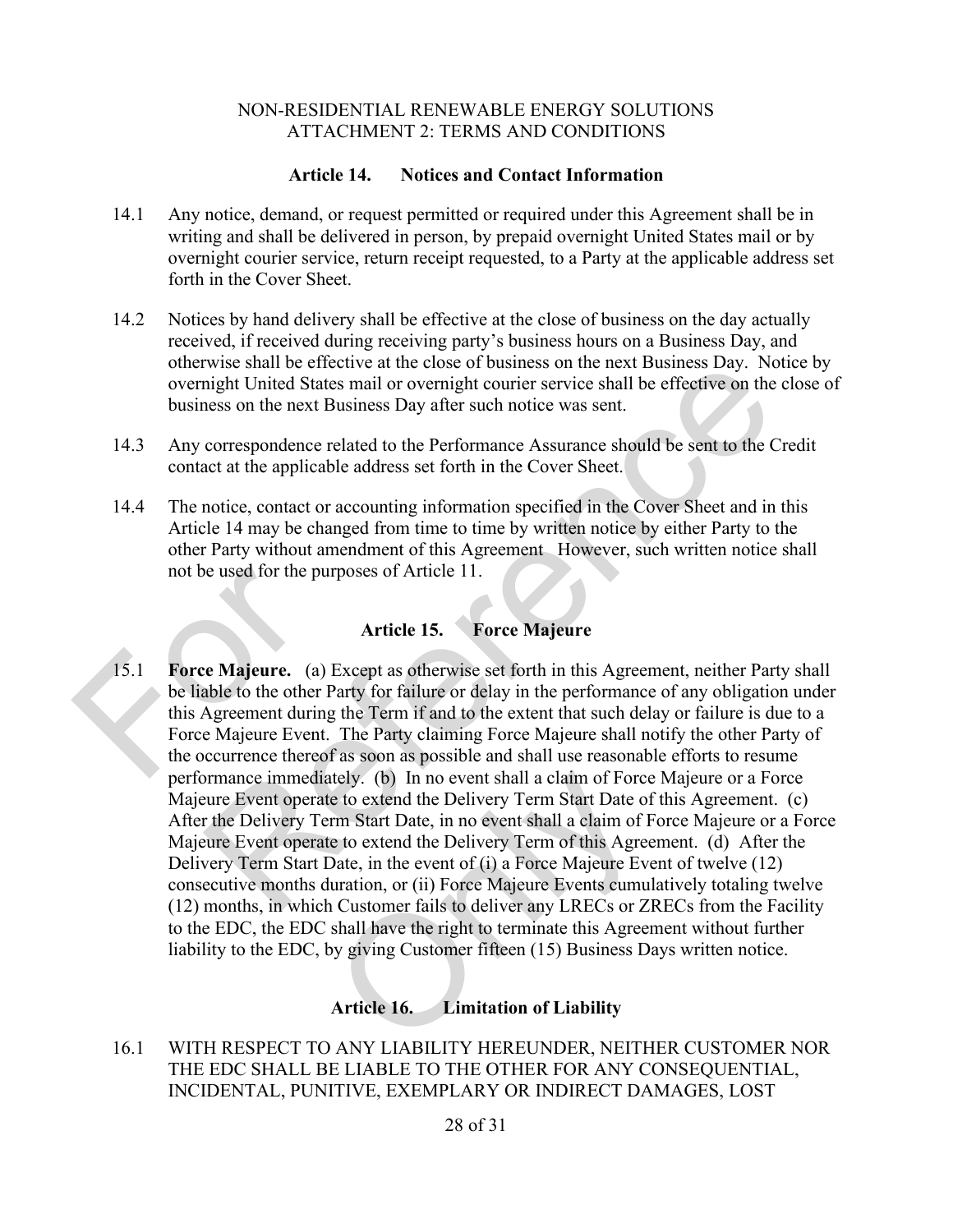PROFITS, OR BUSINESS INTERRUPTION DAMAGES, WHETHER BY STATUTE, IN TORT OR IN CONTRACT, UNDER ANY INDEMNITY PROVISION OR OTHERWISE.

# **Article 17. Dispute Resolution**

- 17.1 Except as otherwise expressly set forth herein, for any and all disputes or issues, the Parties shall refer to this Article 17. A Party must respond to the other Party's notice concerning a disputed issue within ten (10) Business Days of first notification unless otherwise specified in this Agreement.
- 17.2 Any Party may give the other Party notice of any dispute not resolved in the normal course of business ("Initial Notice"). A copy of the Initial Notice shall also be given to the Authority. Such Initial Notice shall include: (a) a statement of that Party's position and a summary of arguments supporting that position; and (b) the name and title of the executive who will be representing that Party and of any other person who will accompany the executive. Within five (5) Business Days after delivery of the Initial Notice, the receiving Party shall respond with: (a) a statement of that Party's position and a summary of arguments supporting that position; and (b) the name and title of the executive who will represent that Party and of any other person who will accompany the executive. Within fifteen (15) Business Days after delivery of the Initial Notice, representatives of both Parties and, at the Parties request, shall meet at a mutually acceptable time and place, and thereafter as often as they reasonably deem necessary, to attempt to resolve the dispute. All reasonable requests for information made by one Party to the other will be honored. All negotiations pursuant to this clause are confidential and shall be treated as compromise and settlement negotiations for purposes of applicable rules of evidence. If the Parties are unable to resolve the dispute within sixty (60) Business Days after the delivery of the Initial Notice, a Party may petition the Authority to initiate a proceeding to resolve the dispute. The Parties should report to the Authority any resolution of disputes agreed to by the Parties within five (5) Business Days of said agreement. a summary of arguments<br>executive who will repre<br>executive. Within fiftee<br>representatives of both F<br>acceptable time and plac<br>attempt to resolve the di<br>to the other will be hono<br>shall be treated as comp<br>rules of evidence. If erming a displued issue whim tent (10) business Days of intstructured in the compare wise specified in this Agreement.<br>
Party may give the other Party notice of any dispute not resolved in the normal<br>
Party may give the ot
	- 17.3 The Parties agree that all disputes or issues arising out of this Agreement shall be brought to the Authority for resolution of the dispute or issues as provided in this Article 17. The Parties waive their right to bring disputes or issues to any other forum except as provided in the Uniform Administrative Procedures Act, General Statutes of Connecticut § 4-166, et seq.(c). g to resolve the dispute. The Parties should<br>g to resolve the dispute. The Parties should<br>utes agreed to by the Parties within five (5)<br>all disputes or issues arising out of this Ag<br>solution of the dispute or issues as pro
	- 17.4 **Allocation of Dispute Costs**. Each Party shall be responsible for its own legal fees, including but not limited to attorney fees. The Parties may, by written agreement signed by both Parties, alter any time deadline, location(s) for meeting(s), or procedure outlined herein. The procedure specified herein shall be the sole and exclusive procedure for the resolution of Disputes.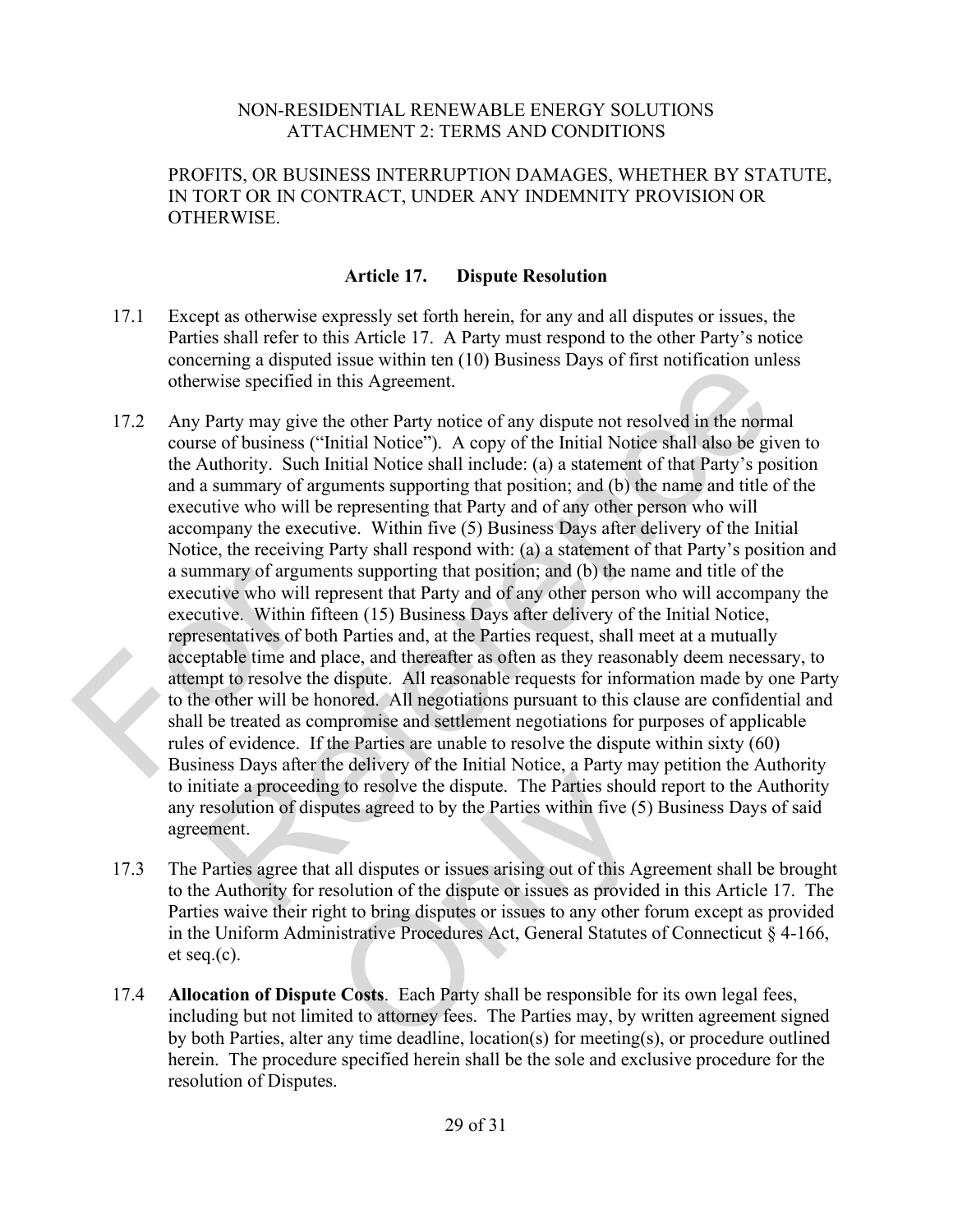17.5 **Waiver of Jury Trial.** EACH PARTY WAIVES TO THE FULLEST EXTENT PERMITTED BY APPLICABLE LAW, ANY RIGHT IT MAY HAVE TO A TRIAL BY JURY IN RESPECT OF ANY SUIT, ACTION OR PROCEEDING ARISING OUT OF, RESULTING FROM OR IN ANY WAY RELATING TO THIS AGREEMENT.

# **Article 18. Miscellaneous**

- 18.1 **Records.** The Parties shall keep (or as necessary cause to be kept by their respective agents) for a period of at least six (6) years following the end of the Term such records as may be needed to afford a clear history of all deliveries of LRECs or ZRECs pursuant to this Agreement. For any matters in dispute, the Parties shall keep the records related to such matters until the dispute is ended. This Section shall survive the expiration or termination of this Agreement.
- 18.2 **Audit Rights.** Customer and the EDC shall each have the right throughout the Term and for a period of six (6) years following the end of the Term, upon reasonable prior notice, to audit copies of relevant portions of the books and records of the other Party to the limited extent necessary to verify the basis for any claim by a Party for payment from the other Party or to determine a Party's compliance with the terms of this Agreement. The Party requesting the audit shall pay the other Party's reasonable costs allocable to such audit. Is n'a period of at least sax (b) years ionwing in en each of the remistant procons.<br>Be needed to afford a clear history of all deliveries of LRECs or ZRECs presument. For any matters in dispute, the Parties shall keep the
- 18.3 **Accounting Information.** Customer shall provide to the EDC, and in a timely fashion following its request, reasonably requested information that the EDC requires for its accounting analysis or Securities and Exchange Commission reporting purposes. The EDC agrees to treat any information that includes confidential information with the same degree of care that it accords its own confidential information. other Party or to determined and the and and the audit.<br>
18.3 Accounting Information following its request, reaccounting analysis or S<br>
EDC agrees to treat any degree of care that it accounting analysis or S<br>
EDC agrees to
	- 18.4 **Site Access.** The EDC and its representatives shall have the right, but not the obligation, during business hours, upon reasonable notice to Customer, to visit and view the Facility site including, but not limited to, the purposes of verifying compliance with the Facility's description as provided in the Cover Sheet, and final Facility Size as of its In-Service Date. The EDC and Customer agree that it shall constitute a material breach by Customer to deny the EDC reasonable access to the site and the Facility and that such material breach shall constitute an Event of Default by Customer under Article 13. C and its representatives shall have the righ, upon reasonable notice to Customer, to via<br>
	i limited to, the purposes of verifying compled in the Cover Sheet, and final Facility Size<br>
	Customer agree that it shall constitut
	- 18.5 **Amendment/Binding Effect.** This Agreement may not be amended, changed, modified, or altered unless such amendment, change, modification, or alteration is in writing and signed by both of the Parties to this Agreement and, with respect to amendments only, receive Regulatory Approval. This Agreement shall inure to the benefit of and shall be binding upon the Parties and their respective successors and permitted assigns.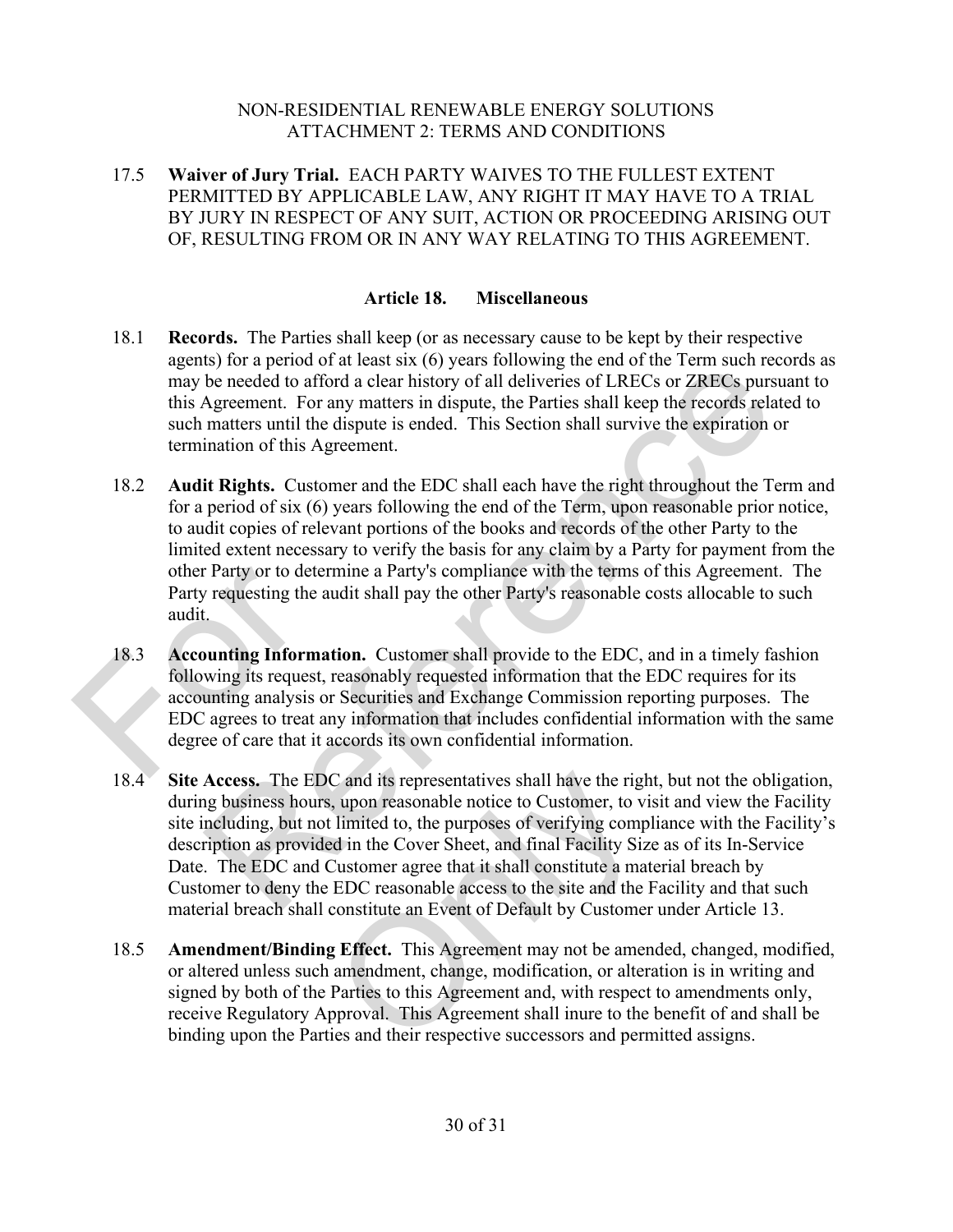- 18.6 **Severability.** If any article, section, phrase or portion of this Agreement is, for any reason, held or adjudged to be invalid, illegal or unenforceable by any court of competent jurisdiction, such article, section, phrase, or portion so adjudged will be deemed separate, severable and independent and the remainder of this Agreement shall remain in full force and effect and shall not be invalidated or rendered illegal or unenforceable or otherwise affected by such adjudication, provided that the basic purpose of this Agreement and the benefits to the Parties are not substantially impaired.
- 18.7 **Entire Agreement.** This Agreement completely and fully supersedes all other understandings or agreements, both written and oral, including any term sheet or confirmation, between the Parties relating to the subject matter hereof.
- 18.8 **Waiver.** No delay or omission by a Party in the exercise of any right under this Agreement shall be taken, construed or considered as a waiver or relinquishment thereof, and any such right may be exercised from time to time and as often as may be deemed expedient. If any of the terms and conditions hereof are breached and thereafter waived by a Party, such waiver shall be limited to the particular breach so waived and is not deemed to waive any other breach hereunder.
- 18.9 **Governing Law; Venue; Waiver of Jury Trial**. This Agreement and the rights and duties of the Parties hereunder shall be governed by and shall be construed, enforced and performed in accordance with the laws of the State of Connecticut, without regard to principles of conflicts of law. Parties waive the right to a trial by jury. Any dispute arising out of this Agreement shall be governed by Section 17.3 of this Agreement. 18.9 Governing Law; Venue<br>
duties of the Parties here<br>
performed in accordance<br>
principles of conflicts of<br>
arising out of this Agree<br>
18.10 Headings. The article a<br>
convenience and do not<br>
explain or affect any pro
	- 18.10 **Headings.** The article and section titles in this Agreement are only for purposes of convenience and do not form a part of this Agreement and will not be taken to qualify, explain or affect any provision thereof.
- 18.11 **Indemnification.** Customer agrees to indemnify, defend and hold harmless the EDC, and any of its Affiliates, directors, officers, employees, agents and permitted assigns, from and against all third party claims, losses, injuries, liabilities, damages, judgments, awards, fines, penalties, costs and expenses (including reasonable attorneys' fees and disbursements) incurred in connection with, arising out of, or alleged to arise out of any act or omission or event or circumstance caused by Customer or which is in any manner connected with the performance of this Agreement by Customer, except to the extent that such Claim may be attributable to the gross negligence or willful misconduct of the EDC. This indemnity shall survive the expiration or termination of this Agreement for the full statutory period allowable by applicable law. erstandings or agreements, both written and oral, including any term sheet or<br>
orntation, between the Parties relating to the subject matter hereof.<br>
ver. No delay or omission by a Party in the excretise of any right under istomer agrees to indemnify, defend and holes, directors, officers, employees, agents an hird party claims, losses, injuries, liabilities.<br>Expectively, cost and expenses (including reasonable ed in connection with, arising
	- 18.12 **No Third Party Beneficiaries.** Nothing herein is intended to or should be construed to create any rights of any kind whatsoever in third persons not parties to this Agreement.